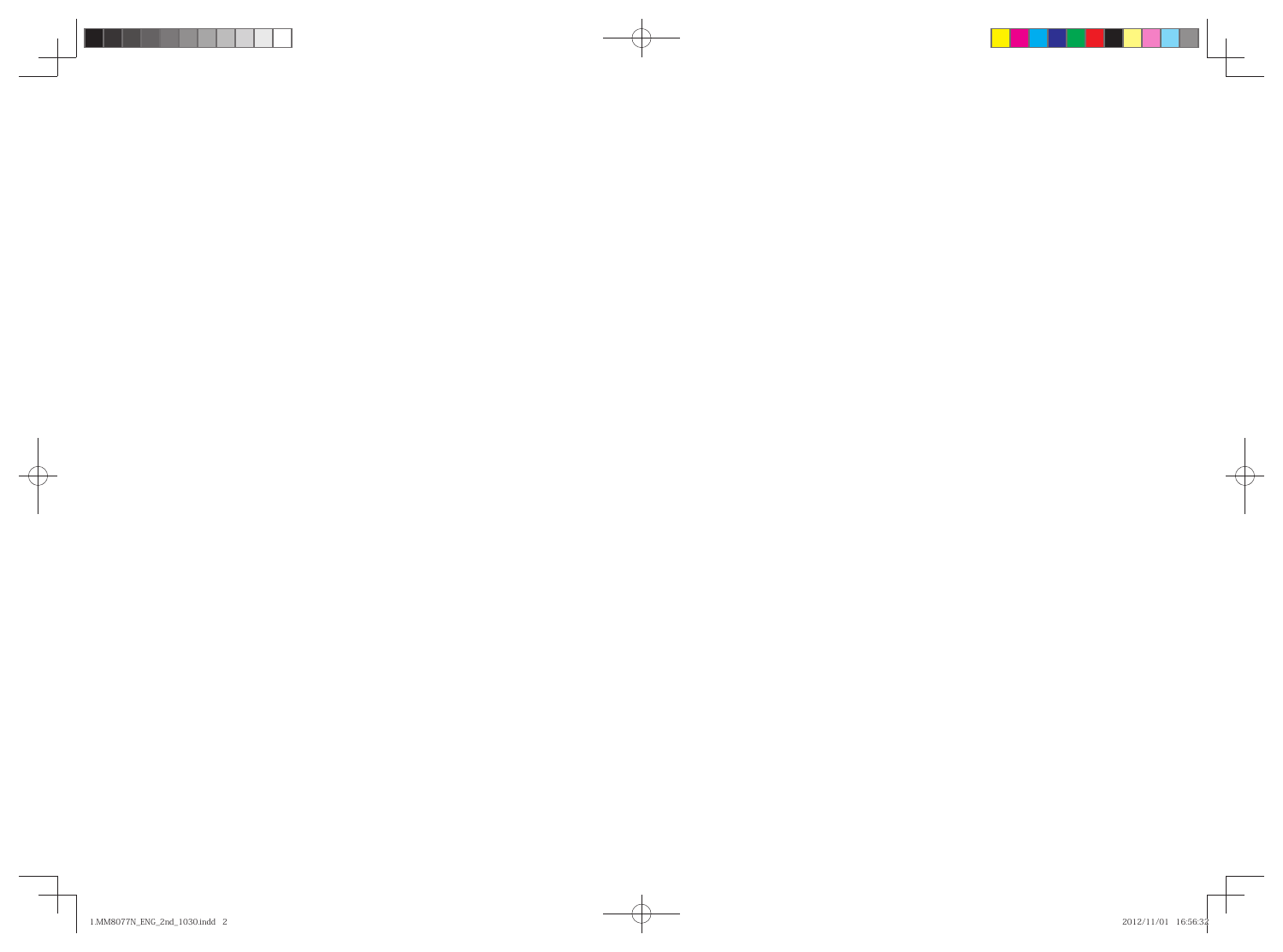### n **SAFETY PRECAUTIONS**



### **CAUTION:**

**TO REDUCE THE RISK OF ELECTRIC SHOCK, DO NOT REMOVE COVER (OR BACK). NO USER-SERVICEABLE PARTS INSIDE. REFER SERVICING TO QUALIFIED SERVICE PERSONNEL.**



The lightning flash with arrowhead symbol, within an equilateral triangle, is intended to alert the user to the presence of uninsulated "dangerous voltage" within the product's enclosure that may be of sufficient magnitude to constitute a risk of electric shock to persons.



The exclamation point within an equilateral triangle is intended to alert the user to the presence of important operating and maintenance (servicing) instructions in the literature accompanying the appliance.

### **WARNING:**

**TO REDUCE THE RISK OF FIRE OR ELECTRIC SHOCK, DO NOT EXPOSE THIS APPLIANCE TO RAIN OR MOISTURE.**

## **IMPOTANT SAFETY INSTRUCTIONS**

- 1. Read these instructions.
- 2. Keep these instructions.
- 3. Heed all warnings.
- 4. Follow all instructions.
- 5. Do not use this apparatus near water.
- 6. Clean only with dry cloth.
- 7. Do not block any ventilation openings. Install in accordance with the manufacturer's instructions.
- 8. Do not install near any heat sources such as radiators, heat registers, stoves, or other apparatus (including amplifiers) that produce heat.
- 9. Protect the power cord from being walked on or pinched particularly at plugs, convenience receptacles, and the point where they exit from the apparatus.
- 10. Only use attachments/accessories specified by the manufacturer.
- 11. Use only with the cart, stand, tripod, bracket, or table specified by the manufacturer, or sold with the apparatus. When a cart is used, use caution when moving the cart/apparatus combination to avoid injury from tip-over.



13. Refer all servicing to qualified service personnel. Servicing is required when the apparatus has been damaged in any way, such as power-supply cord or plug is damaged, liquid has been spilled or objects have fallen into the apparatus, the apparatus has been exposed to rain or moisture, does not operate normally, or has been dropped.

14. Batteries shall not be exposed to excessive heat such as sunshine, fire or the like.

### n **NOTE ON USE / HINWEISE ZUM GEBRAUCH / OBSERVATIONS RELATIVES A L'UTILISATION**

| <b>WARNINGS</b>                                                                                                                                                                                                                                                                                                                                                                                                                                                                                                                                                                                                                                                                                                                                                                                                                                                                                                                                                                                                                                                                                                                                                                                                                                                                                                                                                                                                                                                                                             | <b>WARNHINWEISE</b>                                                                                                                                                                                                                                                                                                                                                                                                                                                                                                                                                                                                                                                                                                                                                                                                                                                                                                                                                                                                                                                                                                                                                                                                                                                                                                                                                                                                                                                                                                                                                                                                                                                                                                                                                                                                                                                                                                                                                                                   | <b>AVERTISSEMENTS</b>                                                                                                                                                                                                                                                                                                                                                                                                                                                                                                                                                                                                                                                                                                                                                                                                                                                                                                                                                                                                                                                                                                                                                                                                                                                                                                                                                                                                                                                                                                                                                                                                                                                                                                                                                                                                  |
|-------------------------------------------------------------------------------------------------------------------------------------------------------------------------------------------------------------------------------------------------------------------------------------------------------------------------------------------------------------------------------------------------------------------------------------------------------------------------------------------------------------------------------------------------------------------------------------------------------------------------------------------------------------------------------------------------------------------------------------------------------------------------------------------------------------------------------------------------------------------------------------------------------------------------------------------------------------------------------------------------------------------------------------------------------------------------------------------------------------------------------------------------------------------------------------------------------------------------------------------------------------------------------------------------------------------------------------------------------------------------------------------------------------------------------------------------------------------------------------------------------------|-------------------------------------------------------------------------------------------------------------------------------------------------------------------------------------------------------------------------------------------------------------------------------------------------------------------------------------------------------------------------------------------------------------------------------------------------------------------------------------------------------------------------------------------------------------------------------------------------------------------------------------------------------------------------------------------------------------------------------------------------------------------------------------------------------------------------------------------------------------------------------------------------------------------------------------------------------------------------------------------------------------------------------------------------------------------------------------------------------------------------------------------------------------------------------------------------------------------------------------------------------------------------------------------------------------------------------------------------------------------------------------------------------------------------------------------------------------------------------------------------------------------------------------------------------------------------------------------------------------------------------------------------------------------------------------------------------------------------------------------------------------------------------------------------------------------------------------------------------------------------------------------------------------------------------------------------------------------------------------------------------|------------------------------------------------------------------------------------------------------------------------------------------------------------------------------------------------------------------------------------------------------------------------------------------------------------------------------------------------------------------------------------------------------------------------------------------------------------------------------------------------------------------------------------------------------------------------------------------------------------------------------------------------------------------------------------------------------------------------------------------------------------------------------------------------------------------------------------------------------------------------------------------------------------------------------------------------------------------------------------------------------------------------------------------------------------------------------------------------------------------------------------------------------------------------------------------------------------------------------------------------------------------------------------------------------------------------------------------------------------------------------------------------------------------------------------------------------------------------------------------------------------------------------------------------------------------------------------------------------------------------------------------------------------------------------------------------------------------------------------------------------------------------------------------------------------------------|
| • Avoid high temperatures.<br>Allow for sufficient heat dispersion<br>when installed in a rack.<br>. Handle the power cord carefully.<br>Hold the plug when unplugging<br>the cord.<br>. Keep the unit free from moisture,<br>water, and dust.<br>. Unplug the power cord when not<br>using the unit for long periods<br>of time.<br>. Do not obstruct the ventilation<br>holes.<br>· Do not let foreign objects into<br>the unit.<br>· Do not let insecticides, benzene,<br>and thinner come in contact with<br>the unit.<br>. Never disassemble or modify the<br>unit in any way.<br>. Ventilation should not be impeded<br>by covering the ventilation<br>openings with items, such as<br>newspapers, tablecloths or<br>curtains.<br>· Naked flame sources such as<br>lighted candles should not be<br>placed on the unit.<br>· Observe and follow local<br>regulations regarding battery<br>disposal.<br>. Do not expose the unit to dripping<br>or splashing fluids.<br>. Do not place objects filled with<br>liquids, such as vases, on the unit.<br>. Do not handle the mains cord<br>with wet hands.<br>. When the switch is in the<br>OFF (STANDBY) position, the<br>equipment is not completely<br>switched off from MAINS.<br>. The equipment shall be installed<br>near the power supply so that the<br>power supply is easily accessible.<br>. Do not keep the battery in a<br>place exposed to direct sunlight<br>or in places with extremely high<br>temperatures, such as near a<br>heater. | • Vermeiden Sie hohe Temperaturen.<br>Beachten Sie, dass eine ausreichende<br>Belüftung gewährleistet wird, wenn das<br>Gerät auf ein Regal gestellt wird.<br>Gehen Sie vorsichtig mit dem Netzkabel<br>um.<br>Halten Sie das Kabel am Stecker, wenn<br>Sie den Stecker herausziehen.<br>· Halten Sie das Gerät von Feuchtigkeit,<br>Wasser und Staub fern.<br>· Wenn das Gerät längere Zeit nicht<br>verwendet werden soll, trennen Sie das<br>Netzkabel vom Netzstecker.<br>· Decken Sie den Lüftungsbereich nicht ab.<br>· Lassen Sie keine fremden Gegenstände<br>in das Gerät kommen.<br>· Lassen Sie das Gerät nicht mit Insektiziden,<br>Benzin oder Verdünnungsmitteln in<br>Berührung kommen.<br>• Versuchen Sie niemals das Gerät<br>auseinander zu nehmen oder zu<br>verändern.<br>· Die Belüftung sollte auf keinen Fall durch<br>das Abdecken der Belüftungsöffnungen<br>durch Gegenstände wie beispielsweise<br>Zeitungen, Tischtücher, Vorhänge o. Ä.<br>behindert werden.<br>· Auf dem Gerät sollten keinerlei direkte<br>Feuerquellen wie beispielsweise<br>angezündete Kerzen aufgestellt werden.<br>· Bitte beachten Sie bei der Entsorgung<br>der Batterien die örtlich geltenden<br>Umweltbestimmungen.<br>· Das Gerät sollte keiner tropfenden oder<br>spritzenden Flüssigkeit ausgesetzt<br>werden.<br>• Auf dem Gerät sollten keine mit<br>Flüssigkeit gefüllten Behälter wie<br>beispielsweise Vasen aufgestellt werden.<br>· Das Netzkabel nicht mit feuchten oder<br>nassen Händen anfassen.<br>• Wenn der Schalter ausgeschaltet ist<br>(OFF (STANDBY)-Position), ist das Gerät<br>nicht vollständig vom Stromnetz (MAINS)<br>abgetrennt.<br>· Das Gerät sollte in der Nähe einer<br>Netzsteckdose aufgestellt werden, damit<br>es leicht an das Stromnetz angeschlossen<br>werden kann.<br>· Lagern Sie die Batterie nicht an einem<br>Ort, an dem sie direktem Sonnenlicht oder<br>extrem hohen Temperaturen ausgesetzt<br>ist, wie z. B. in der Nähe eines Heizgeräts. | · Eviter des températures élevées.<br>Tenir compte d'une dispersion<br>de chaleur suffisante lors de<br>l'installation sur une étagère.<br>· Manipuler le cordon d'alimentation<br>avec précaution.<br>Tenir la prise lors du<br>débranchement du cordon.<br>· Protéger l'appareil contre<br>l'humidité, l'eau et la poussière.<br>· Débrancher le cordon d'alimentation<br>lorsque l'appareil n'est pas utilisé<br>pendant de longues périodes.<br>• Ne pas obstruer les trous<br>d'aération.<br>· Ne pas laisser des objets étrangers<br>dans l'appareil.<br>. Ne pas mettre en contact des<br>insecticides, du benzène et un<br>diluant avec l'appareil.<br>· Ne jamais démonter ou modifier<br>l'appareil d'une manière ou d'une<br>autre.<br>• Ne pas recouvrir les orifices de<br>ventilation avec des objets tels que<br>des journaux, nappes ou rideaux.<br>Cela entraverait la ventilation.<br>· Ne jamais placer de flamme nue<br>sur l'appareil, notamment des<br>bougies allumées.<br>· Veillez à respecter les lois en<br>vigueur lorsque vous jetez les piles<br>usagées.<br>· L'appareil ne doit pas être exposé<br>à l'eau ou à l'humidité.<br>. Ne pas poser d'objet contenant du<br>liquide, par exemple un vase, sur<br>l'appareil.<br>• Ne pas manipuler le cordon<br>d'alimentation avec les mains<br>mouillées.<br>• Lorsque l'interrupteur est sur<br>la position OFF (STANDBY),<br>l'appareil n'est pas complètement<br>déconnecté du SECTEUR (MAINS).<br>· L'appareil sera installé près de la<br>source d'alimentation, de sorte<br>que cette dernière soit facilement<br>accessible.<br>· Ne placez pas la pile dans un<br>endroit exposé à la lumière directe<br>du soleil ou dans des endroits<br>présentant des températures<br>extrêmement élevées, par<br>exemple près d'un radiateur. |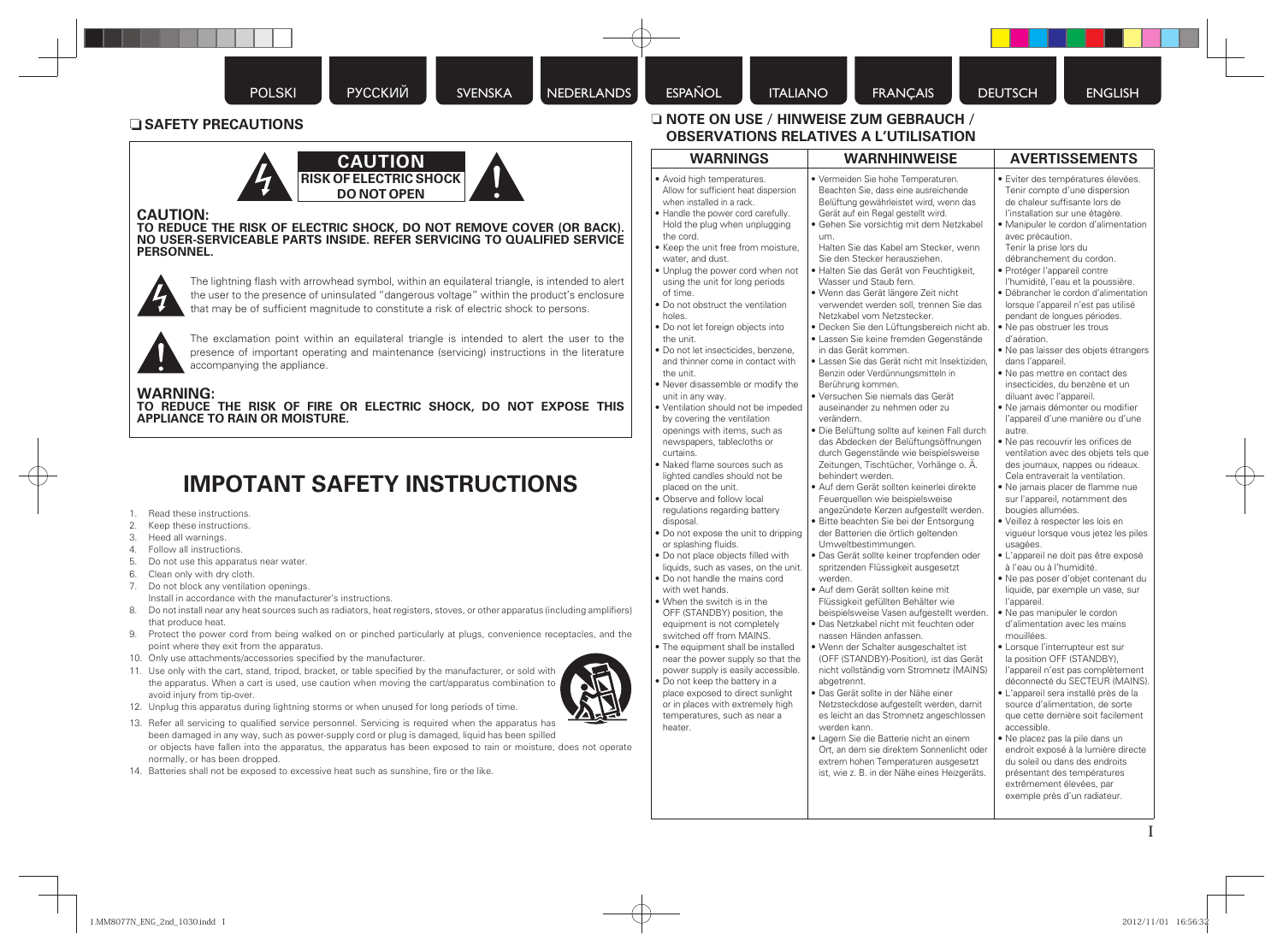ENGLISH DEUTSCH FRANÇAIS ITALIANO ESPAÑOL NEDERLANDS SVENSKA PYCCKИЙ POLSKI

### □ NOTE SULL'USO / NOTAS SOBRE EL USO / ALVORENS TE GEBRUIKEN / OBSERVERA ANGÅENDE ANVÄNDNINGEN / **ЗАМЕЧАНИЯ ПО ЭКСПЛУАТАЦИИ / WSKAZÓWKI DOTYCZĄCE OBSŁUGI**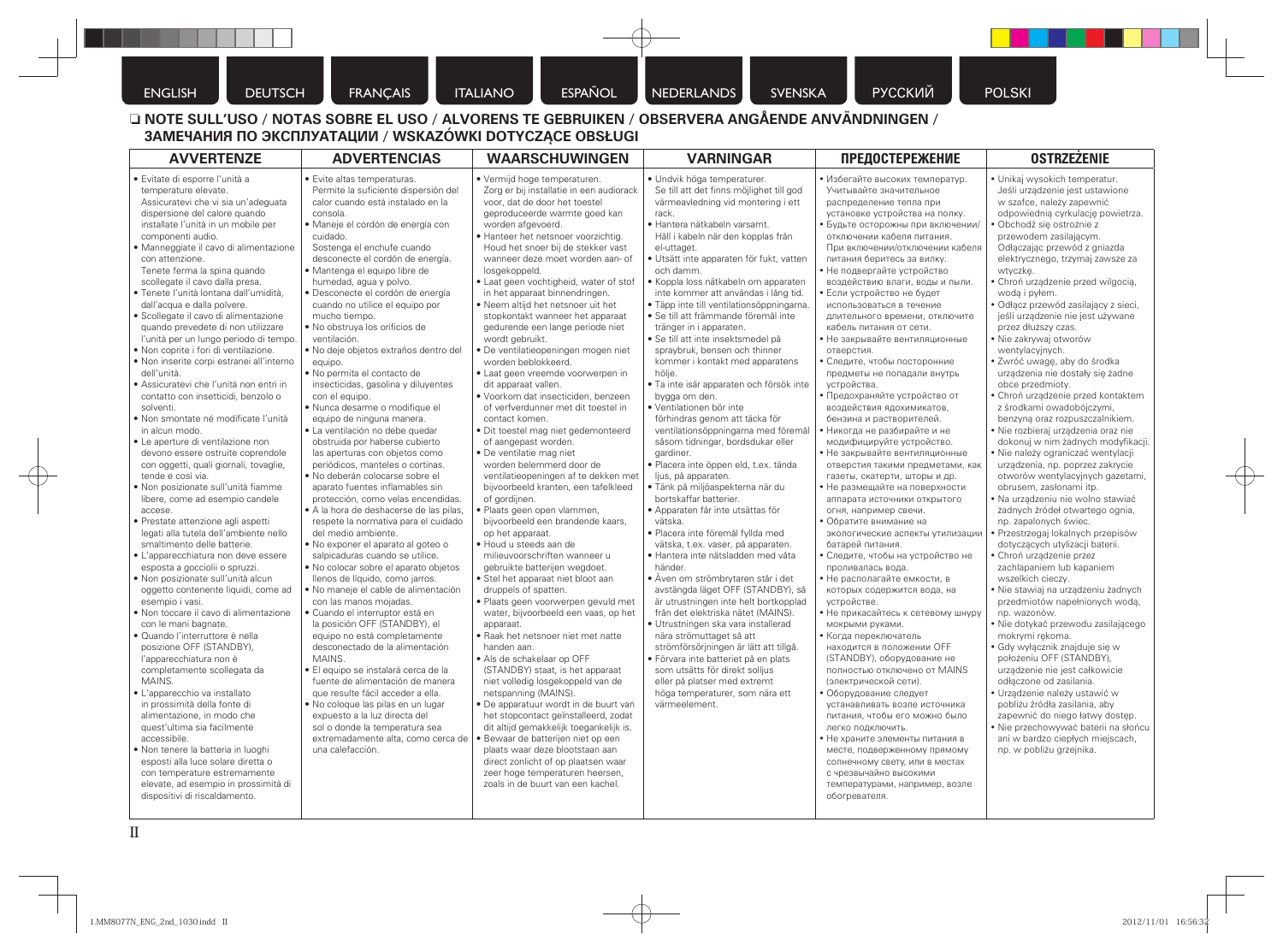

### **CAUTION: HOT SURFACE. DO NOT TOUCH.**

The top surface over the internal heat sink may become hot when operating this product continuously. Do not touch hot areas, especially around the "Hot surface mark" and the top panel.

### **VORSICHT: HEISSE OBERFLÄCHE. NICHT ANFASSEN.**

Die Oberseite über dem inneren Kühlkörper könnte heiß werden, wenn dieses Produkt dauerhaft betrieben wird.

Berühren Sie keine heißen Bereiche, hier besonders um die Kennzeichnung "Hot surface mark" und die Oberseite.

### **PRECAUTION: SURFACE CHAUDE. NE PAS TOUCHER.**

La surface supérieure du dissipateur de chaleur peut devenir chaude si vous utilisez ce produit en continu. Ne touchez pas les zones chaudes, tout particulièrement vers l'inscription "Hot surface mark" et le panneau supérieur.

### **ATTENZIONE: SUPERFICIE CALDA. NON TOCCARE.**

La superficie superiore al di sopra del dissipatore interno può riscaldarsi quando si adopera questo prodotto in maniera continuativa.

Non toccare parti calde, in particolare quelle intorno alla dicitura "Hot surface mark" e al pannello superiore.

### **PRECAUCIÓN:**

### **SUPERFICIE CALIENTE. NO TOCAR.**

La superficie superior sobre el disipador de calor interno podría llegar a calentarse al operar este producto de forma continua.

No toque las áreas calientes, especialmente las situadas alrededor de la "Hot surface mark" y del panel superior.

### **WAARSCHUWING:**

### **HEET OPPERVLAK. NIET AANRAKEN.**

Bij ononderbroken bediening van dit product kan het oppervlak boven de interne koelplaat heet worden. Raak het toestel niet aan waar het heet is, vooral niet in de buurt van het "Hot surface mark" en het bovenpaneel.

### **FÖRSIKTIHETSMÅTT: VARM YTA. RÖR EJ.**

Ytan ovanför den interna kylflänsen kan bli varm när produkten används kontinuerligt.

Rör inte varma områden. Var särskilt försiktig vid märkningen "Hot surface mark" och på toppanelen.

#### **ОСТОРОЖНО: ГОРЯЧАЯ ПОВЕРХНОСТЬ. НЕ ПРИКАСАТЬСЯ.**

Поверхность внутреннего теплоотвода может нагреваться при непрерывной работе устройства. Не касайтесь "Hot surface mark", особенно верхней панели и поверхности вокруг отметки.

### **UWAGA: GORĄCA POWIERZCHNIA.**

### **NIE DOTYKAĆ.**

Górna powierzchnia nad wewnętrznym radiatorem może się mocno nagrzać w przypadku długotrwałej pracy amplitunera.

Nie dotykać gorących powierzchni, szczególnie wokół symbolu "Hot surface mark" i panelu górnego.

### • **DECLARATION OF CONFORMITY**

We declare under our sole responsibility that this product, to which this declaration relates, is in conformity with the following standards:

EN60065, EN55013, EN55020, EN61000-3-2 and EN61000-3-3.

 Following the provisions of Low Voltage Directive 2006/95/EC and EMC Directive 2004/108/EC, the EC regulation 1275/2008 and its frame work Directive 2009/125/EC for Energy-related Products (ErP).

### • **ÜBEREINSTIMMUNGSERKLÄRUNG**

 Wir erklären unter unserer Verantwortung, daß dieses Produkt, auf das sich diese Erklärung bezieht, den folgenden Standards entspricht:

EN60065, EN55013, EN55020, EN61000-3-2 und EN61000-3-3.

 Gemäß den Bestimmungen der Niederspannungsrichtlinie 2006/95/EG und EMV Richtlinie 2004/108/EG, der Verordnung (EG) Nr. 1275/2008 der Kommission und deren Rahmenrichtlinie 2009/125/EG zu energieverbrauchsrelevanten Produkten (ErP).

#### • **DECLARATION DE CONFORMITE**

 Nous déclarons sous notre seule responsabilité que l'appareil, auquel se réfère cette déclaration, est conforme aux standards suivants:

EN60065, EN55013, EN55020, EN61000-3-2 et EN61000-3-3.

 Selon la directive 2006/95/EC concernant la basse tension et la directive CEM 2004/108/EC, la réglementation européenne 1275/2008 et la directive 2009/125/EC établissant un cadre de travail applicable aux produits liés à l'énergie (ErP).

#### • **DICHIARAZIONE DI CONFORMITÀ**

 Dichiariamo con piena responsabilità che questo prodotto, al quale la nostra dichiarazione si riferisce, è conforme alle sequenti normative:

EN60065, EN55013, EN55020, EN61000-3-2 e EN61000-3-3.

 Facendo seguito alle disposizioni della direttiva sul basso voltaggio 2006/95/EC alla direttiva EMC 2004/108/EC, alla norma EC 1275/2008 e alla relativa legge quadro 2009/125/EC in materia di prodotti alimentati ad energia (ErP). QUESTO PRODOTTO E' CONFORME AL D.M. 28/08/95 N. 548

#### • **DECLARACIÓN DE CONFORMIDAD**

Declaramos bajo nuestra exclusiva responsabilidad que este producto al que hace referencia esta declaración, está conforme con los siguientes estándares:

EN60065, EN55013, EN55020, EN61000-3-2 y EN61000-3-3.

De acuerdo con la directiva sobre baja tensión 2006/95/CE y la directiva sobre CEM 2004/108/CE, la normativa CE 1275/2008 y su directiva marco 2009/125/EC para productos relacionados con la energía (ErP).

#### • **EENVORMIGHEIDSVERKLARING**

Wij verklaren uitsluitend op onze verantwoordelijkheid dat dit produkt, waarop deze verklaring betrekking heeft, in overeenstemming is met de volgende normen:

EN60065, EN55013, EN55020, EN61000-3-2 en EN61000-3-3.

Volgens de voorzieningen van lage spanningsrichtlijn 2006/95/EC en EMC-richtlijn 2004/108/EC, de EU-richtlijn 1275/2008 en de kaderrichtlijn 2009/125/EC voor energieverbruikende producten (ErP).

#### • **ÖVERENSSTÄMMELSESINTYG**

Härmed intygas helt på eget ansvar att denna produkt, vilken detta intyg avser, uppfyller följande standarder: EN60065, EN55013, EN55020, EN61000-3-2 och EN61000-3-3.

Uppfyller reglerna i lågspänningsdirektivet 2006/95/EC och EMC-direktivet 2004/108/EC, EU-förordningen 1275/2008 och ramverksdirektivet 2009/125/EC för energirelaterade produkter (ErP).

#### • **СЕРТИФИКАТ СООТВЕТСТВИЯ**

Мы гарантируем, что данный продукт, к которому прилагается данный сертификат, соответствует требованиям следующих стандартов:

EN60065, EN55013, EN55020, EN61000-3-2 и EN61000-3-3.

В соответствии с положениями директивы Директива по низковольтным устройствам 2006/95/EC и директивы EMC Directive 2004/108/EC, распоряжения ЕС 1275/2008 и директивы 2009/125/EC для энергопотребляющих устройств.

#### • **DEKLARACJA ZGODNOŚCI**

 Deklarujemy z pełną odpowiedzialnością, że produkt, którego dotyczy niniejsza deklaracja, jest zgodny z następującymi normami:

EN60065, EN55013, EN55020, EN61000-3-2 oraz EN61000-3-3.

 Zgodnie z postanowieniami Dyrektywy niskonapięciowej 2006/95/EC oraz Dyrektywy EMC 2004/108/EC, Regulacji EC 1275/2008 oraz Dyrektywy ramowej 2009/125/EC dotyczącej urządzeń elektrycznych (ErP).

Marantz Europe

A division of D&M Europe B.V. Beemdstraat 11, 5653 MA Eindhoven, The Netherlands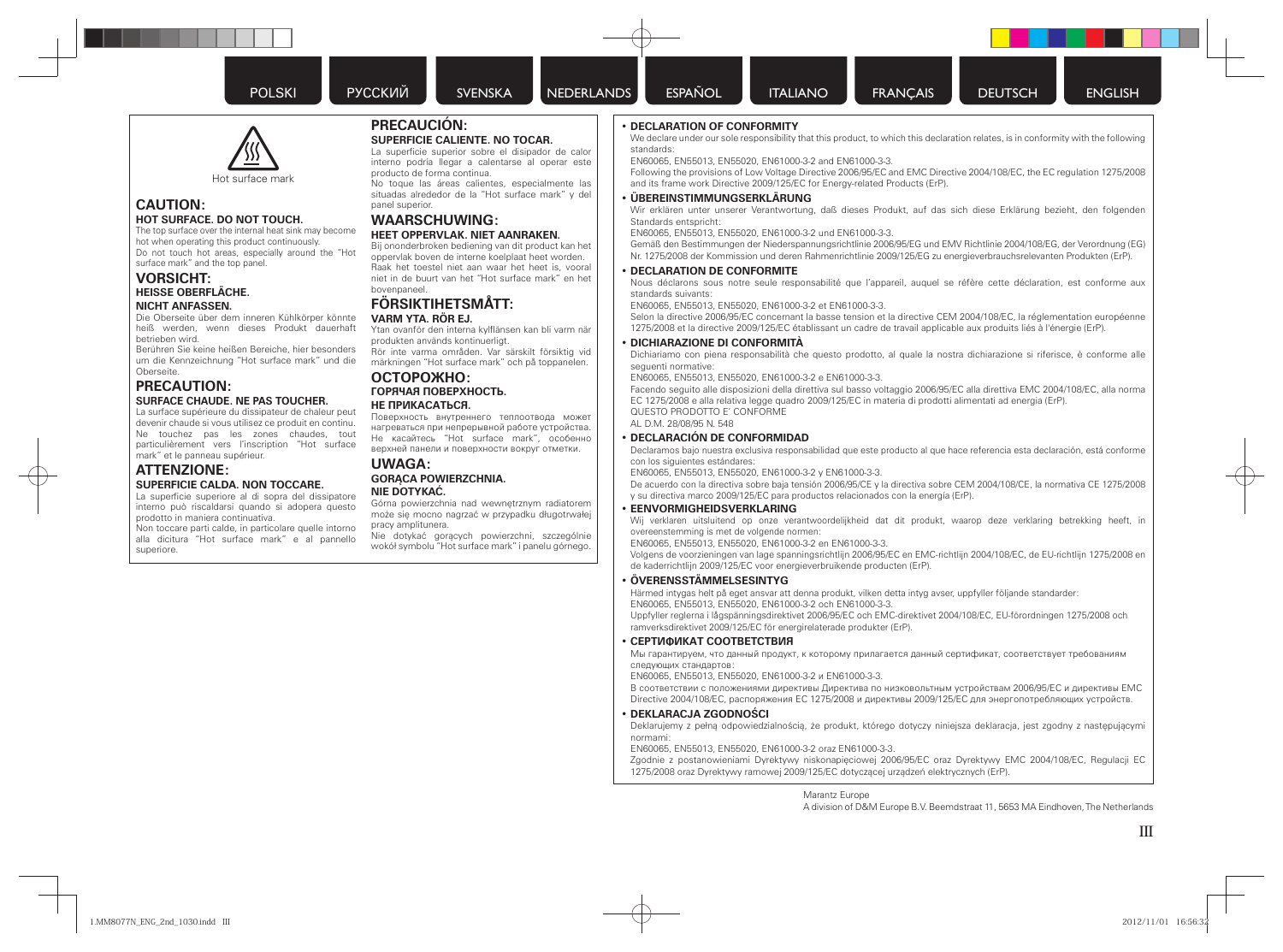**CAUTION:**

**VORSICHT:**

**PRECAUTION:**

**ATTENZIONE:**

**PRECAUCIÓN:**

**WAARSCHUWING:**

prise de la prise murale.

from the wall socket outlet.

and must be within easy access by the user.

Sie bitte den Stecker aus der Wandsteckdose.

l'appareil et l'utilisateur doit pouvoir y accéder facilement.

elettrica, scollegare la spina dalla relativa presa a muro.

all'unità e deve essere facilmente accessibile all'utente.

desconecte el enchufe del enchufe de la pared.

lugar al que el usuario tenga fácil acceso.

den måste vara lättillgänglig för användaren.

розетка находится в зоне досягаемости.

wtyczkę z gniazda elektrycznego.

штепсельную вилку кабеля питания из розеткиt.

urządzenia i musi być łatwo dostępny dla użytkownika.

het stopcontact worden getrokken.

**FÖRSIKTIHETSMÅTT:**

**ОСТОРОЖНО:**

**UWAGA:**

To completely disconnect this product from the mains, disconnect the plug

The mains plug is used to completely interrupt the power supply to the unit

Um dieses Gerät vollständig von der Stromversorgung abzutrennen, ziehen

Der Netzstecker wird verwendet, um die Stromversorgung zum Gerät völlig zu unterbrechen; er muss für den Benutzer gut und einfach zu erreichen sein.

Pour déconnecter complètement ce produit du courant secteur, débranchez la

La prise secteur est utilisée pour couper complètement l'alimentation de

Per scollegare completamente questo prodotto dalla rete di alimentazione

La spina di rete viene utilizzata per interrompere completamente l'alimentazione

Para desconectar completamente este producto de la alimentación eléctrica,

El enchufe de la alimentación eléctrica se utiliza para interrumpir por completo el suministro de alimentación eléctrica a la unidad y debe de encontrarse en un

Om de voeding van dit product volledig te onderbreken moet de stekker uit

De netstekker wordt gebruikt om de stroomtoevoer naar het toestel volledig te onderbreken en moet voor de gebruiker gemakkelijk bereikbaar zijn.

Koppla loss stickproppen från eluttaget för att helt skilja produkten från nätet. Stickproppen används för att helt bryta strömförsörjningen till apparaten, och

Для того чтобы полностью отключить данный продукт от сети, выньте

При установке данного продукта убедитесь в том, что используемая

W celu całkowitego odłączenia tego urządzenia od zasilania, należy wyjąć

Przewód zasilający umożliwia całkowite odłączenie dopływu zasilania do

disposal.

recycling regulations.

**A NOTE ABOUT RECYCLING:**

When discarding the unit, comply with local rules or regulations.



directive. **HINWEIS ZUM RECYCLING:**

Das Verpackungsmaterial dieses Produktes ist zum Recyceln geeignet und kann wieder verwendet werden. Bitte entsorgen Sie alle Materialien entsprechend der örtlichen Recycling-Vorschriften.

This product's packaging materials are recyclable and can be reused. Please dispose of any materials in accordance with the local

Batteries should never be thrown away or incinerated but disposed of in accordance with the local regulations concerning battery

This product and the supplied accessories, excluding the batteries, constitute the applicable product according to the WEEE

Beachten Sie bei der Entsorgung des Gerätes die örtlichen Vorschriften und Bestimmungen.

Die Batterien dürfen nicht in den Hausmüll geworfen oder verbrannt werden; bitte entsorgen Sie die Batterien gemäß der örtlichen Vorschriften.

### Dieses Produkt und das im Lieferumfang enthaltene Zubehör (mit Ausnahme der Batterien!) entsprechen der WEEE-Direktive.

### **UNE REMARQUE CONCERNANT LE RECYCLAGE:**

Les matériaux d'emballage de ce produit sont recyclables et peuvent être réutilisés. Veuillez disposer des matériaux conformément aux lois sur le recyclage en vigueur.

Lorsque vous mettez cet appareil au rebut, respectez les lois ou réglementations en vigueur.

Les piles ne doivent jamais être jetées ou incinérées, mais mises au rebut conformément aux lois en vigueur sur la mise au rebut des piles.

Ce produit et les accessoires inclus, à l'exception des piles, sont des produits conformes à la directive DEEE.

#### **NOTA RELATIVA AL RICICLAGGIO:**

I materiali di imballaggio di questo prodotto sono riutilizzabili e riciclabili. Smaltire i materiali conformemente alle normative locali sul riciclaggio. Per lo smaltimento dell'unità, osservare le normative o le leggi locali in vigore.

Non gettare le batterie, né incenerirle, ma smaltirle conformemente alla normativa locale sui rifiuti chimici.

Questo prodotto e gli accessori inclusi nell'imballaggio sono applicabili alla direttiva RAEE, ad eccezione delle batterie.

#### **ACERCA DEL RECICLAJE:**

Los materiales de embalaje de este producto son reciclables y se pueden volver a utilizar. Disponga de estos materiales siguiendo los reglamentos de reciclaje de su localidad.

Cuando se deshaga de la unidad, cumpla con las reglas o reglamentos locales.

Las pilas nunca deberán tirarse ni incinerarse. Deberá disponer de ellas siguiendo los reglamentos de su localidad relacionados con los desperdicios químicos.

Este producto junto con los accesorios empaquetados es el producto aplicable a la directiva RAEE excepto pilas.

#### **EEN AANTEKENING MET BETREKKING TOT DE RECYCLING:**

Het inpakmateriaal van dit product is recycleerbaar en kan opnieuw gebruikt worden. Er wordt verzocht om zich van elk afvalmateriaal te ontdoen volgens de plaatselijke voorschriften.

Volg voor het wegdoen van de speler de voorschriften voor de verwijdering van wit- en bruingoed op.

Batterijen mogen nooit worden weggegooid of verbrand, maar moeten volgens de plaatselijke voorschriften betreffende chemisch afval worden verwijderd.

Op dit product en de meegeleverde accessoires, m.u.v. de batterijen is de richtlijn voor afgedankte elektrische en elektronische apparaten (WEEE) van toepassing.

#### **OBSERVERA ANGÅENDE ÅTERVINNING:**

Produktens emballage är återvinningsbart och kan återanvändas. Kassera det enligt lokala återvinningsbestämmelser.

När du kasserar enheten ska du göra det i överensstämmelse med lokala regler och bestämmelser.

Batterier får absolut inte kastas i soporna eller brännas. Kassera dem enligt lokala bestämmelser för kemiskt avfall.

Denna apparat och de tillbehör som levereras med den uppfyller gällande WEEE-direktiv, med undantag av batterierna.

#### **ПРИМЕЧАНИЕ О ПЕРЕРАБОТКЕ:**

Упаковочный материал данного продукта может быть переработан и повторно использован. Пожалуйста, сортируйте материалы в соответствии с местными требованиями переработки.

При утилизации определенных блоков соблюдайте местные правила утилизации.

Не выбрасывайте и не сжигайте батарейки, соблюдайте местные правила утилизации химических отходов.

Данный продукт и аксессуары в упаковке соответствуют директиве WEEE, исключая батарейки.

#### **INFORMACJE DOTYCZĄCE RECYKLINGU:**

Opakowanie urządzenia zostało wykonane z materiałów nadających się do wtórnego przetworzenia. Utylizację wszelkich materiałów należy przeprowadzić zgodnie z obowiązującymi lokalnymi przepisami dotyczącymi recyklingu.

Urządzenie należy zutylizować zgodnie z lokalnymi przepisami.

Baterii nie wolno wyrzucać do śmieci lub palić. Należy je zutylizować zgodnie z obowiązującymi zasadami dotyczącymi utylizacji baterii. Niniejszy produkt oraz dostarczone wraz z nim akcesoria (oprócz baterii) stanowią właściwy produkt, zgodnie z dyrektywą WEEE.



P<sub>b</sub>

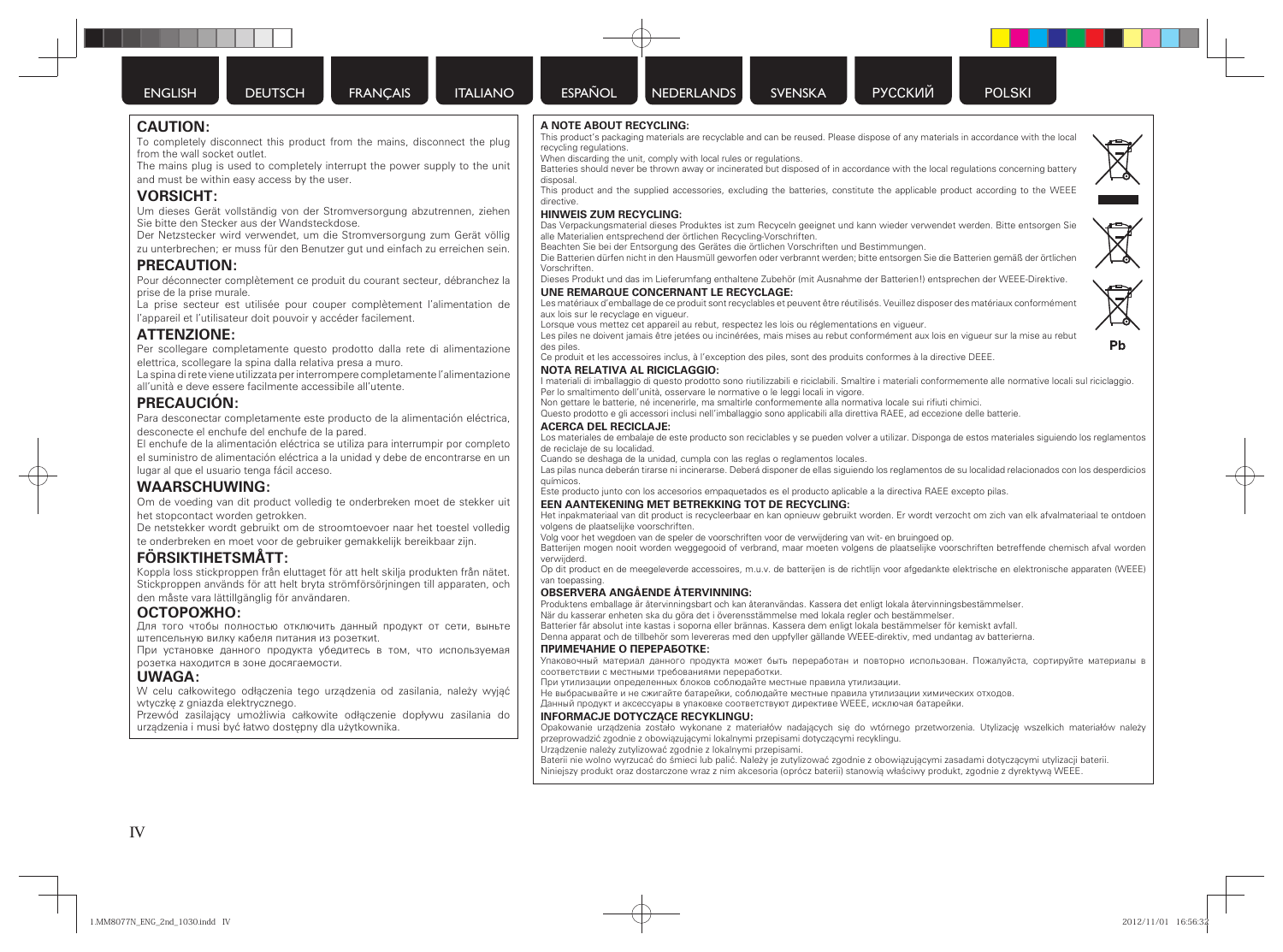n **Cautions on installation / Vorsichtshinweise zur aufstellung / Précautions d'installation / Precauzioni sull'installazione / Emplazamiento de la instalación / Voorzorgsmaatregelen bij de installatie / Försiktighet vid installationen / Меры предосторожности при установке / Uwagi dotycz ące instalacji**



- $*$  For proper heat dispersal, do not install this unit in a confined space, such as a bookcase or similar enclosure.
	- More than 0.3 m is recommended.
	- Do not place any other equipment on this unit.
- z **Stellen Sie das Gerät nicht an einem geschlossenen Ort, wie in einem Bücherregal oder einer ähnlichen Einrichtung auf, da dies eine ausreichende Belüftung des Geräts behindern könnte.**
	- Empfohlen wird über 0,3 m.
	- Keine anderen Gegenstände auf das Gerät stellen.
- z **Pour permettre la dissipation de chaleur requise, n'installez pas cette unité dans un espace con fi né tel qu'une bibliothèque ou un endroit similaire.**
- Une distance de plus de 0,3 m est recommandée.
- Ne placez aucun matériel sur cet appareil.
- z **Per una dispersione adeguata del calore, non installare questa apparecchiatura in uno spazio ristretto, come ad esempio una libreria o simili.**
	- Si raccomanda una distanza superiore ai 0,3 m.
	- Non posizionare alcun altro oggetto o dispositivo su questo dispositivo.
- z **Para la dispersión del calor adecuadamente, no instale este equipo en un lugar con fi nado tal como una librería o unidad similar.**
	- Se recomienda dejar más de 0,3 m alrededor.
	- No coloque ningún otro equipo sobre la unidad.
- z **Plaats dit toestel niet in een kleine afgesloten ruimte, zoals een boekenkast e.d., omdat anders de warmte niet op gepaste wijze kan worden afgevoerd.**
	- Meer dan 0,3 m is aanbevolen.
	- Plaats geen andere apparatuur op het toestel.
- z **För att tillförsäkra god värmeavledning får utrustningen inte installeras i instängda utrymmen, som t.ex. en bokhylla eller liknande.**
	- Mer än 0,3 m rekommenderas.
	- Placera ingen annan utrustning ovanpå den här enheten.
- z **Чтобы не препятствовать отводу тепла, не устанавливайте блок в закрытое ограниченное пространство, например, в книжный шкаф и т . п .**
	- Рекомендуемое расстояние не менее 0,3 м .
	- Не размещайте какое-либо другое оборудование на этом модуле.
- $*$  Ze względu na prawidłowe odprowadzanie ciepła, należy pamiętać o zachowaniu odpowiedniej przestrzeni **wokó ł urz ądzenia. Nie nale ży umieszcza ć urz ądzenia w zamkni ętych szafkach lub podobnych ograniczonych przestrzeniach.**
	- Zalecane jest zachowanie odleg ł o ści powy żej 0,3 metra.
	- Nie należy stawiać na tym urządzeniu żadnego innego sprzętu.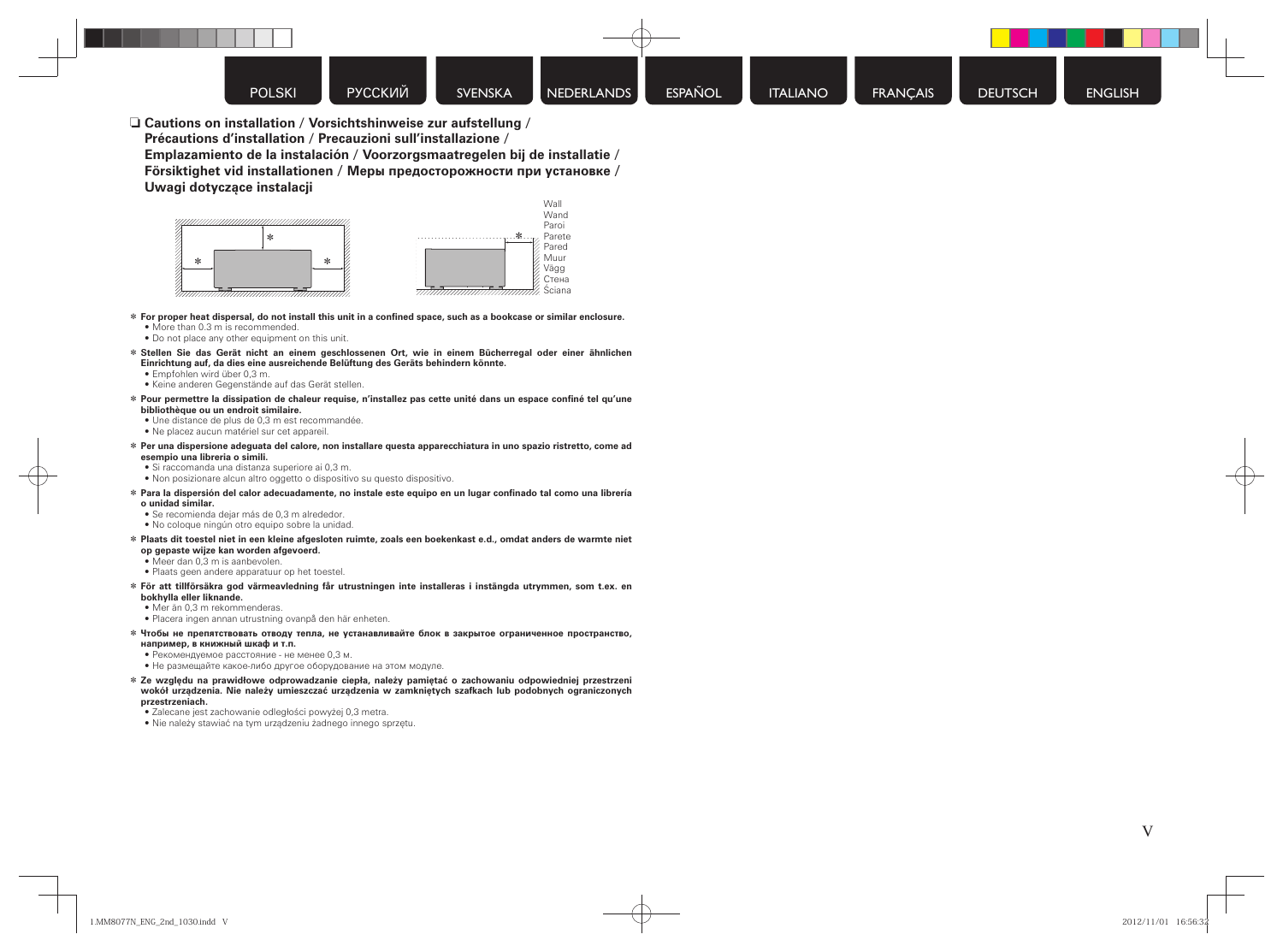

Вы приобрели усилитель мощности производства компании "D&M Холдингс Инк", Япония ("D & M Holdings Inc.", Japan). Модель MM8077 является многоканальным усилителем и предназначена для многоканального усиления звука в домашних аудиосистемах. Это изделие широко известно в кругах истинных ценителей высококлассного звука. Качество и безопасность подтверждены множеством тестов, проведенных как зарубежными, так и российскими испытательными лабораториями.

Изготовитель в течение 3 лет (срок службы) после выпуска данного изделия обеспечивает наличие комплектующих в целях возможности проведения ремонта и технического обслуживания, по истечении которого эксплуатация и техническое обслуживание продолжается в соответствии с действующими нормативными документами. Изделие остается безопасным для жизни, здоровья человека и окружающей среды в течение всего срока эксплуатации. Гарантийный срок - 1 год.

| <b>No сертификата</b> | Орган по     | Нормативные документы                                                                                                               | Наименование                                     | Срок действия |
|-----------------------|--------------|-------------------------------------------------------------------------------------------------------------------------------------|--------------------------------------------------|---------------|
| <b>СООТВЕТСТВИЯ</b>   | сертификации |                                                                                                                                     | сертифицированной продукции                      | сертификата   |
| POCC JP.AF83.B02602   | Крафт        | ГОСТ Р МЭК 60065-2009<br>  ГОСТ 5651-89<br>  ГОСТ Р 51515-99<br>I ГОСТ 22505-97<br>  FOCT P 51317.3.2-2006<br>FOCT P 51317.3.3-2008 | Устройства усилительные/<br>  преобразовательные | До 16.05.2013 |

### **Информация о Российской сертификации**

### **Основные технические характеристики**

См. в конце инструкции

ВНИМАНИЕ: Если Вы приобрели аудиоаппаратуру надлежащего качества, то, по Российским законам, она не подлежит возврату или обмену на аналогичный товар других размера, формы и т.д.

D&M Холдингс Инк

Здание D&M, 2-1 Ниссин-тё Кавасаки-ку, Кавасаки-си, Канагава 2108569, Япония

D&M Holdings Inc. D&M Building, 2-1 Nisshin-Cho Kawasaki-Ku, Kawasaki-Shi, Kanagawa 2108569, Japan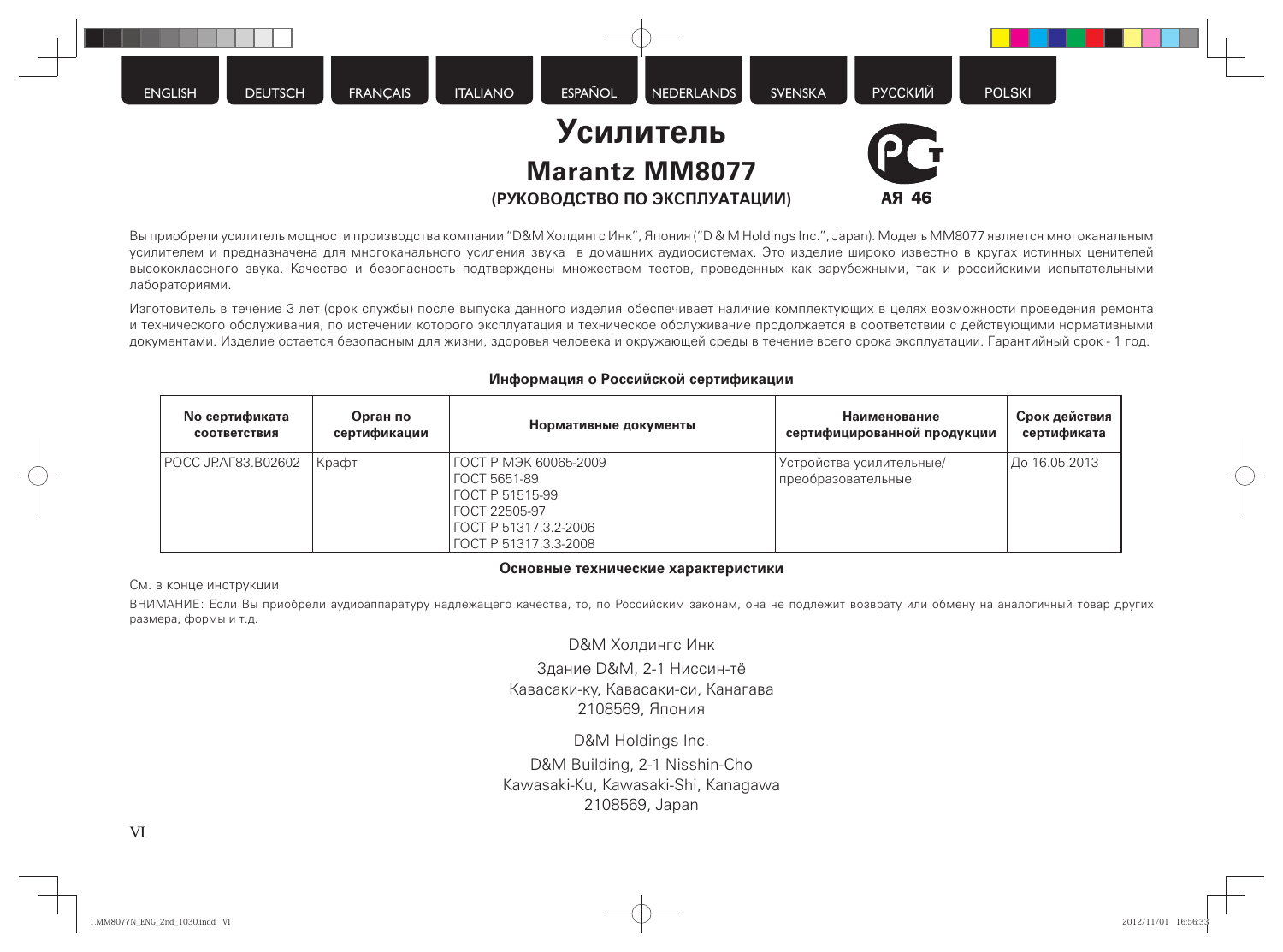## **Getting started**

Thank you for purchasing this marantz product. To ensure proper operation, please read this user guide carefully before using the product.

After reading them, be sure to keep them for future reference.

### **Contents**

| Getting started <b>contract of the contract of the started</b> 1 |
|------------------------------------------------------------------|
|                                                                  |
|                                                                  |
|                                                                  |
|                                                                  |
|                                                                  |

#### **Part names** ······················································································3

#### **Connections** ····················································································4

#### **Operations** ······················································································9

| <b>Explanation of terms manufactures</b> manufactures and 10 |
|--------------------------------------------------------------|
|                                                              |
|                                                              |
|                                                              |
|                                                              |
|                                                              |
|                                                              |

**Index** ······························································································11

### **Accessories**

Check that the following parts are supplied with the product.



### **About this manual**

### □ Symbols



- This symbol indicates a reference page on which related information is described.
	- This symbol indicates a supplementary information and tips for operations.

**NOTE** This symbol indicates a supplementary information and tips for operations.

### $\Box$  Illustrations

Note that the illustrations in these instructions are for explanation purposes and may differ from the actual unit.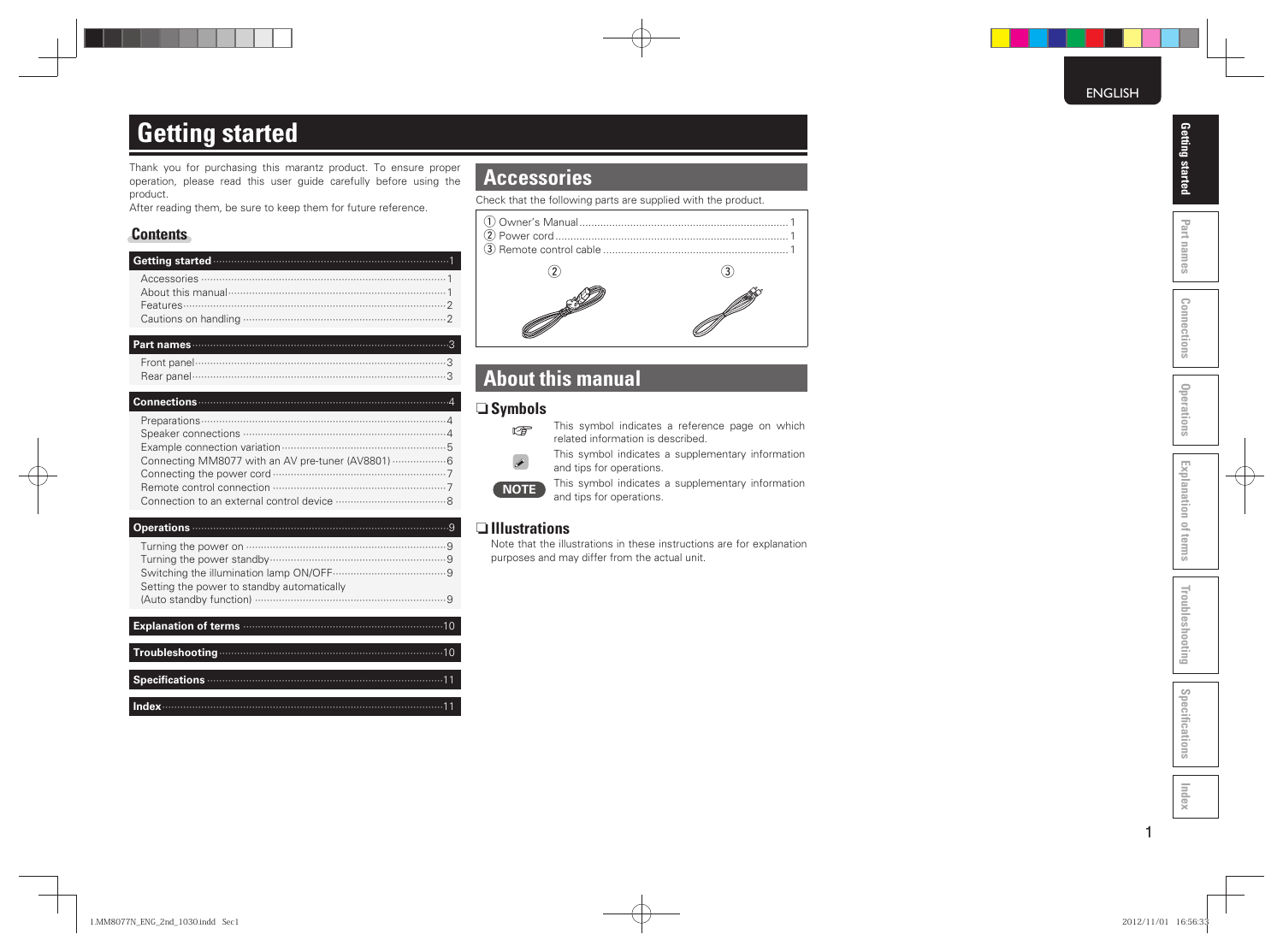### **Features**

### **Current feedback discrete power amp**

This is equipped with a current feedback power amp that uses the complimentary push-pull circuit used in the marantz Hi-Fi power amp. This amp provides increased operating stability, and highspeed, wide ranging high-density playback.

The current/voltage conversion amplification section in the latter part of the power amp is equipped with a Wilson current mirror circuit that amplifies to the high sound range with low distortion.

### **Improved instant power supply capability**

The final stage of the power amp is equipped with the same LAPT (high efficiency power transistor) that is installed in the marantz Hi-Fi power amp, providing improved instant power supply capability.

The power section is equipped with a large-sized transformer. As one of the essential parts of the power section, this unit is equipped with marantz original 50,000 μF / 71 V×2 block condensers, which have been repeatedly tested for sound quality. These improvements to the power supply capability provide a powerful, presence-filled sound.

### **High sound quality design based on pure surround philosophy**

Equipped with a chimney-shaped heat sink to efficiently process the heat emitted from each channel amp , and exceptionally quiet cooling fans. A high-sensitivity temperature sensor IC is used to control the cooling fans, adjusting the rotation speed to match the amount of heat generated by the amp.

These components provide the sound quality and low-noise you would expect at a high-end theater.

In addition, this unit is designed for superb quality sound, and is equipped with high quality components such as a high-end audio condenser and film condenser throughout.

### **BALANCED/UNBALANCED selecting function**

Depending on the desired use, input for each channel can be selected between BALANCED input and UNBALANCED input.

### **Remote Power Control**

This unit is equipped with a remote power control function. When a marantz AV Pretuner AV8801 or AV7701 is connected to this unit, this unit's power can be switched ON/OFF together with the AV8801 or AV7701 power supply.

Connection to the AV8801 or AV7701 is a ground floating connection that prevents negative influences on sound quality as far as possible.

### **Other Functions**

Equipped with IR flash input that supports custom installations. and DC trigger input and output terminals.

### **Cautions on handling**

#### • **Before turning the power switch on**

Check once again that all connections are correct and that there are no problems with the connection cables.

• Power is supplied to some of the circuitry even when the unit is set to the standby mode. When going on vacation or leaving home for long periods of time, be sure to unplug the power cord from the power outlet.

#### • **About condensation**

If there is a major difference in temperature between the inside of the unit and the surroundings, condensation (dew) may form on the operating parts inside the unit, causing the unit not to operate properly.

If this happens, let the unit sit for an hour or two with the power turned off and wait until there is little difference in temperature before using the unit.

#### • **Cautions on using mobile phones**

Using a mobile phone near this unit may result in noise. If that occurs, move the mobile phone away from this unit when it is in use.

#### • **Moving the unit**

Turn off the power and unplug the power cord from the power outlet. Next, disconnect the connection cables to other system units before moving the unit.

#### • **About Care**

• Wipe the cabinet and control panel clean with a soft cloth.

- Follow the instructions when using a chemical cleaner.
- Benzene, paint thinner or other organic solvents as well as insecticide may cause material changes and discoloration if brought into contact with the unit, and should therefore not be used.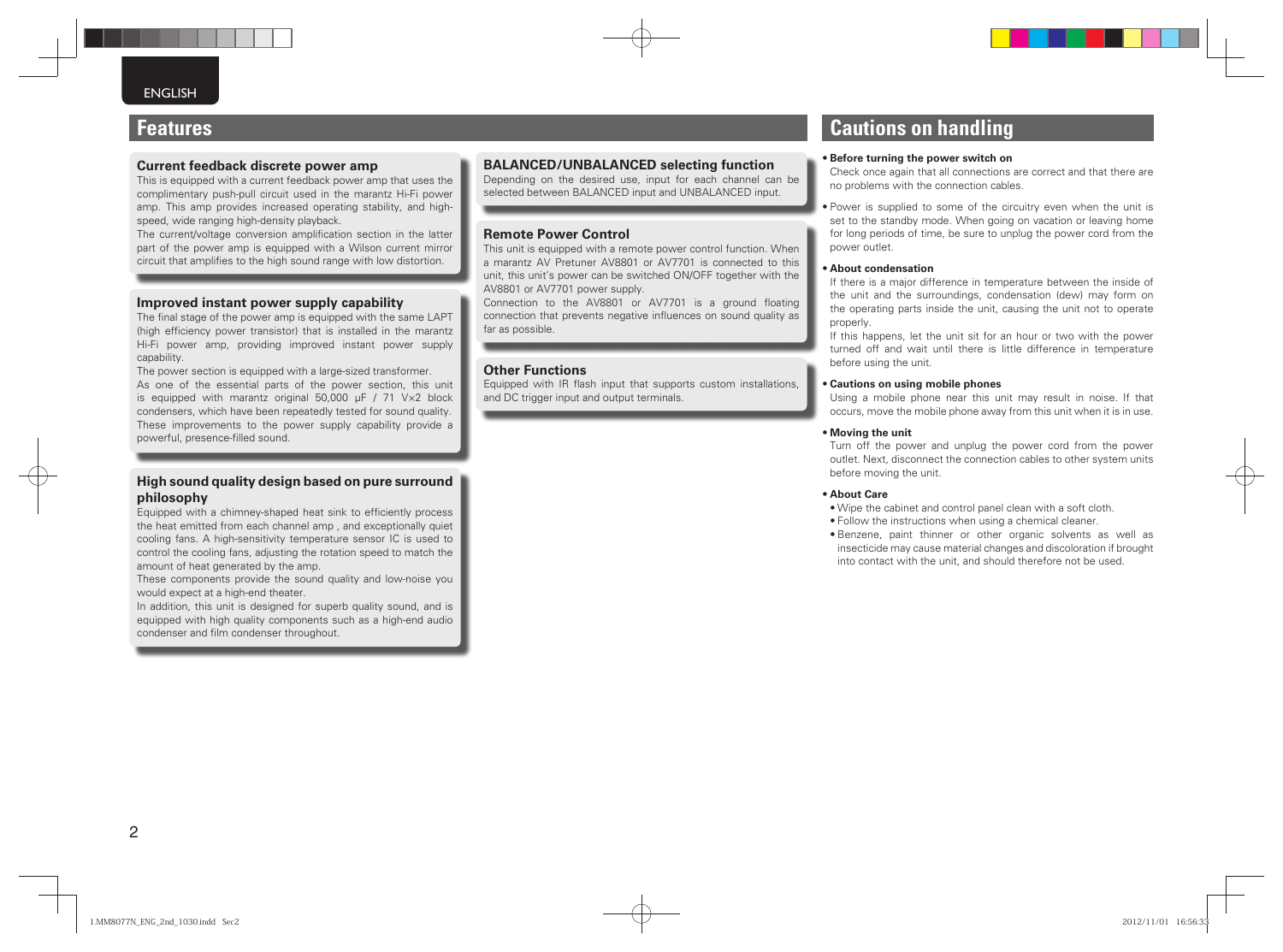## **Part names**

### **Front panel**

For buttons not explained here, see the page indicated in parentheses ( ).



| Power operation button                  |
|-----------------------------------------|
|                                         |
| STANDBY indicator (9)                   |
|                                         |
| Protection indicator (PROTECT)  (9, 10) |
| Auto power off indicator (A.P.OFF)  (9) |
|                                         |
|                                         |

### u **DISPLAY button** ············································ (9)

- Press this button to turn the illumination lamp ON/OFF.
- You can set the auto standby function by pressing and holding this button for more than 5 seconds.

| RCA input connectors (UNBALANCED)  (6) |  |
|----------------------------------------|--|
| $\bullet$ Input selector $(4)$         |  |
| XLR input connectors (BALANCED)  (6)   |  |
| 4 Speaker terminals                    |  |
|                                        |  |

q w e r t y u i

O

KANNEL1<br>(L)

(6

 $\overline{3}$ 

**PEAGER SYST** 

: 0:8

(ANNE)<br>(R)<br>= = =

(0)

 $\mathbb{Q}$ 

**CHANNEL S**<br>
(SL)<br>
= = <u>= =</u> = = =

(0)

Ö

CHANNEL4<br>(SR)<br>= = = = =

0

(O)

 **Rear panel**

 $\circledcirc$ 

**ANN**<br>(C)

See the page indicated in parentheses ( ).

CHANNEL

(O)

(ANNEL)<br>(SBL)

0

| <b>B</b> REMOTE CONTROL connectors  (7, 8) |  |
|--------------------------------------------|--|

 $\bigcap_{n=1}^{\infty}$ 

痼

e

# Connections **Connections**

Part names

**Operations**

**Explanation of terms**

**Explanation of terms** 

**Troubleshooting**

Troubleshooting

**Specifi cations**

Specifications

**Index**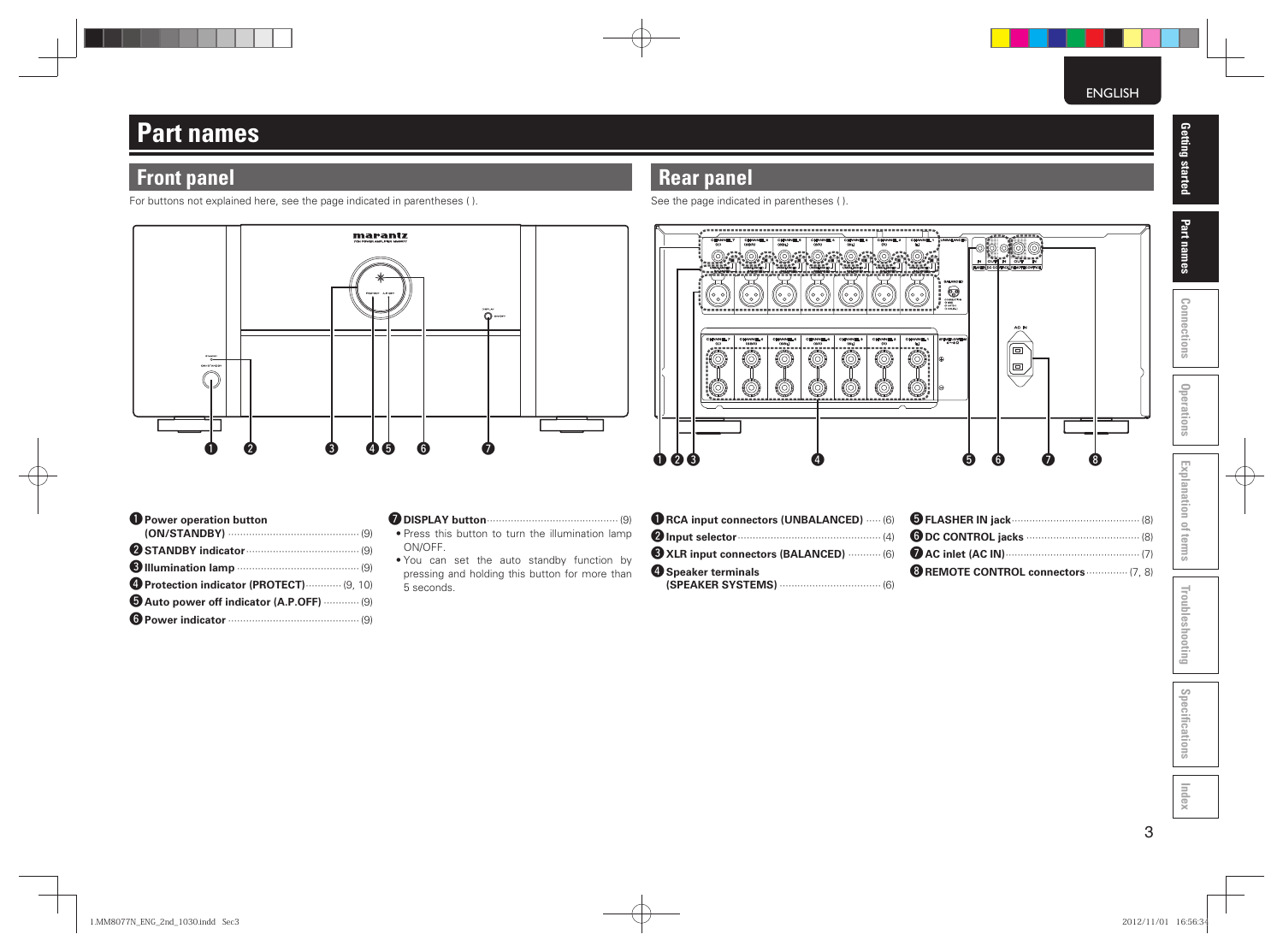## **Connections**

### **NOTE**

- Do not plug in the power cord until all connections have been completed.
- When making connections, also refer to the operating instructions of the other components being connected.
- Check the channel, and then connect correctly.
- Do not bundle power cords together with connection cables. Doing so can result in noise.

### **Preparations**

### **Cables used for connections**

Prepare the correct cables for use with the additional devices.



### **Sets the connected input connectors**

Switches the input settings used for input to each channel.



**BALANCED:** Set when connected to the XLR connector. **UNBALANCED:** Set when connected to the RCA connector.

**UNBALANCED BAI ANCED**   $^{\prime}$  NOTE  $^{\prime}$ 

If audio is input into input connectors that are not set using the input switching switch, the audio will not be output from the speakers.

### n **XLR connector PIN arrangement**



 $(2)$  HOT (Hot) 3 COLD (Cold)

The PIN arrangement in this device uses the European method. In the USA method,  $\overline{2}$  is COLD, and  $\overline{3}$  is HOT. When connecting a device that utilizes the USA type of PIN arrangement, replace the  $\overline{2}$  and  $\overline{3}$  plugs on one side of the balanced cable.

**NOTE** Do not short the HOT and GND or COLD and GND for use.

## **Speaker connections**

Carefully check the channels of the speakers to be connected to this unit (L/R/SL/SR/SBL/SBR/C) and + (red), – (black), and connect like poles together.

### **Connecting the speaker cables**

Peel off about 10 mm of sheathing from the tip of the speaker cable, then either twist the core wire tightly or terminate it.





- **Connect so that the speaker cable core wires do not protrude from the speaker terminal. The protection circuit may be activated if the core wires touch the rear panel or if the + and – sides touch each other (**v**page 10 "Protection circuit").**
- **Never touch the speaker terminals while the power supply is connected. Doing so could result in electric shock.**
- **Use speakers with impedance of 6 to 8 Ω.**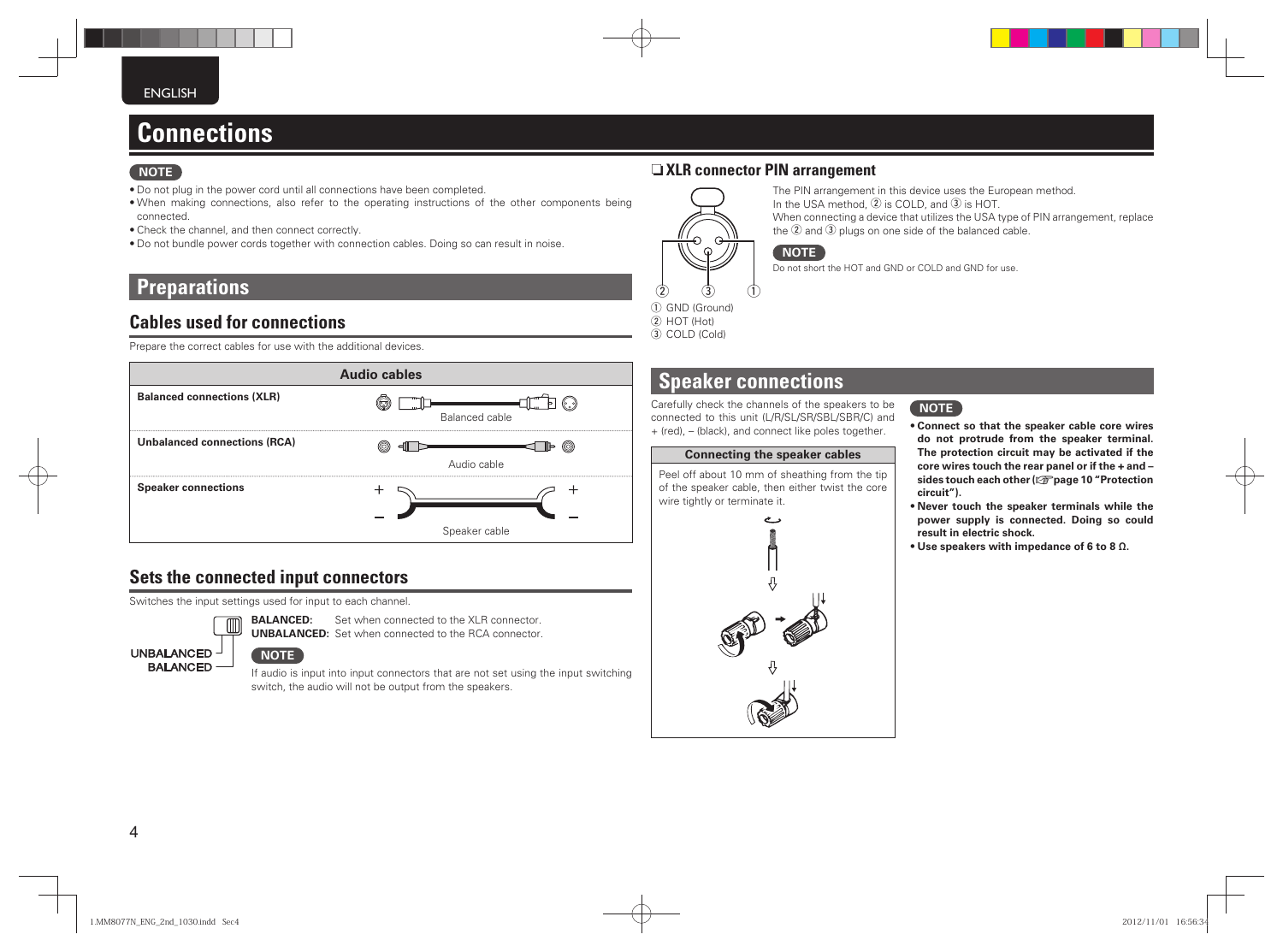ENGLISH

## **Example connection variation**





**Connections**

**Index**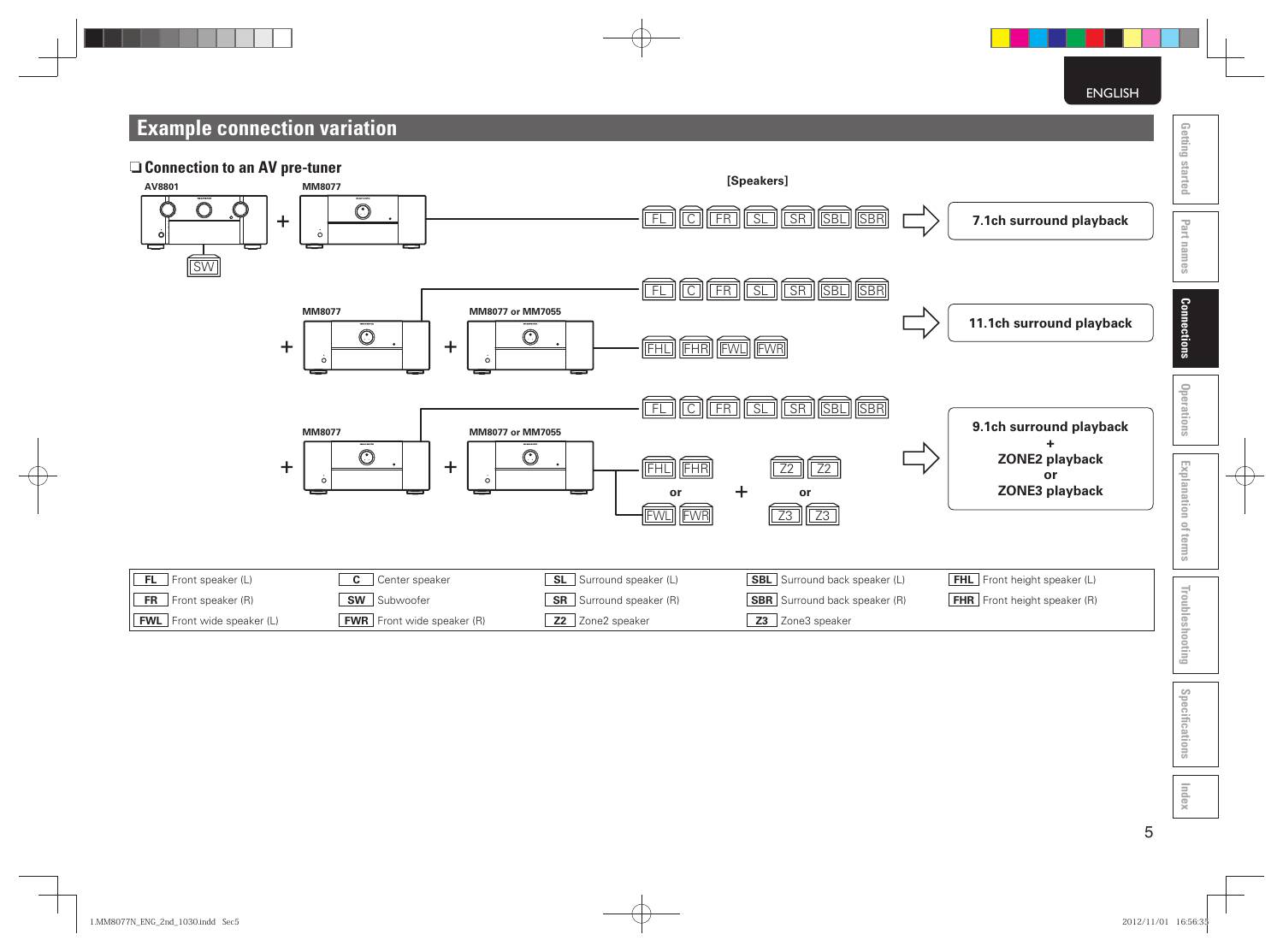### **Connecting MM8077 with an AV pre-tuner (AV8801)**

The illustrations below show connection examples for performing 7.1-channel surround playback using the MM8077 and AV pre-tuner (AV8801).

### **Balanced connections (when connecting to the XLR input connectors)**



### $\begin{picture}(20,20) \put(0,0){\line(1,0){10}} \put(15,0){\line(1,0){10}} \put(15,0){\line(1,0){10}} \put(15,0){\line(1,0){10}} \put(15,0){\line(1,0){10}} \put(15,0){\line(1,0){10}} \put(15,0){\line(1,0){10}} \put(15,0){\line(1,0){10}} \put(15,0){\line(1,0){10}} \put(15,0){\line(1,0){10}} \put(15,0){\line(1,0){10}} \put(15,0){\line(1$

• For settings and operating procedures of the AV8801, see the AV8801 owner's manual. • When connecting the AV8801, be sure to also consult the AV8801 owner's manual.

### **Unbalanced connections (when connecting to the RCA input connectors)**

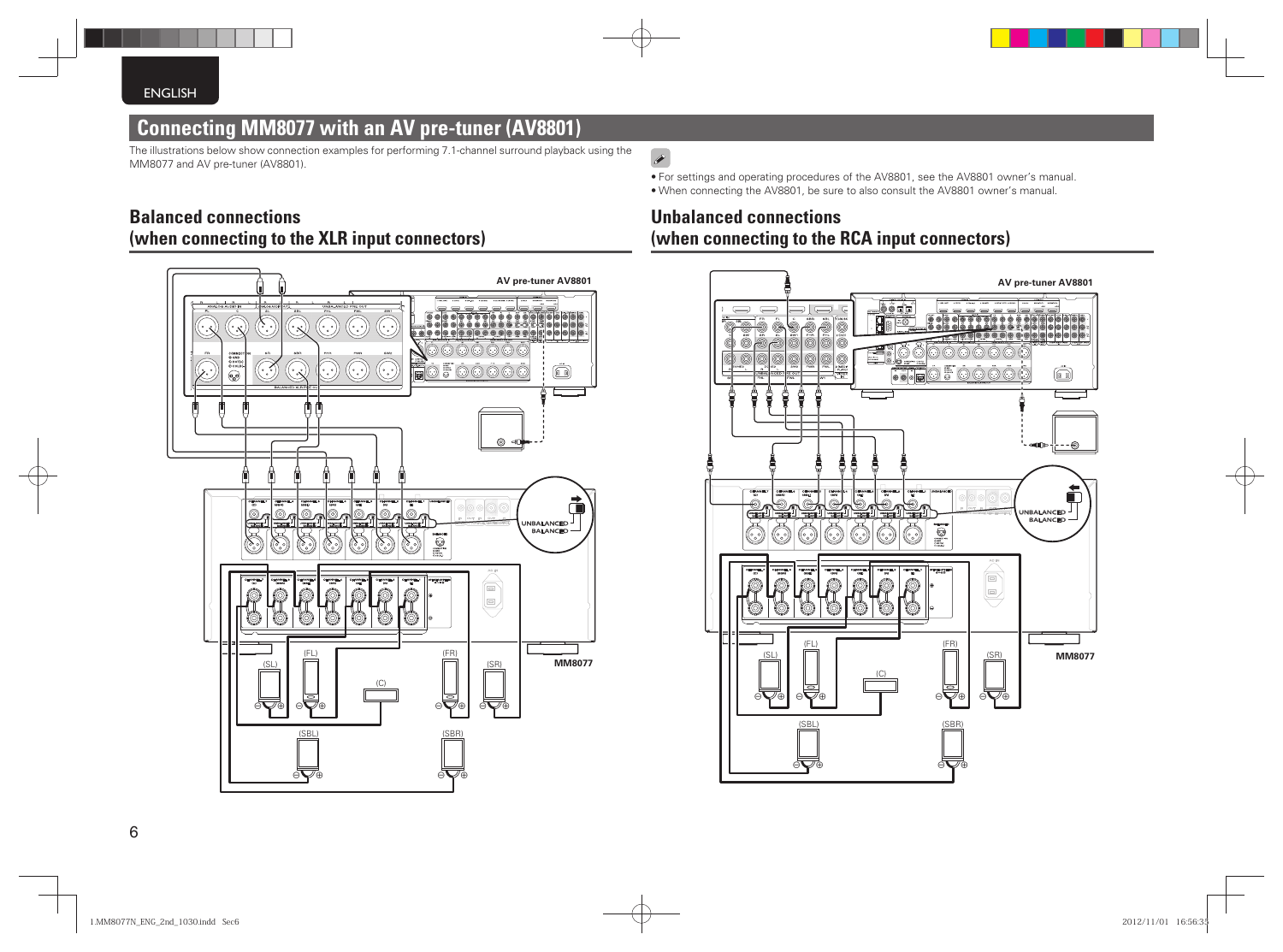### **Connecting the power cord**

Wait until all connections have been completed before connecting the power cord.



### **NOTE**

- Insert the plugs securely. Loose connections will result in the generation of noise.
- During power standby, a minimal amount of power is consumed. To totally cut off the power, remove the power cord from the power outlet.

### **Remote control connection**

When connecting a marantz AV8801 AV pre-tuner, you can switch the power of this unit to ON/STANDBY together with the AV8801 power supply. For details, see the AV8801 owner's manual.

### **AV pre-tuner AV8801**



Part names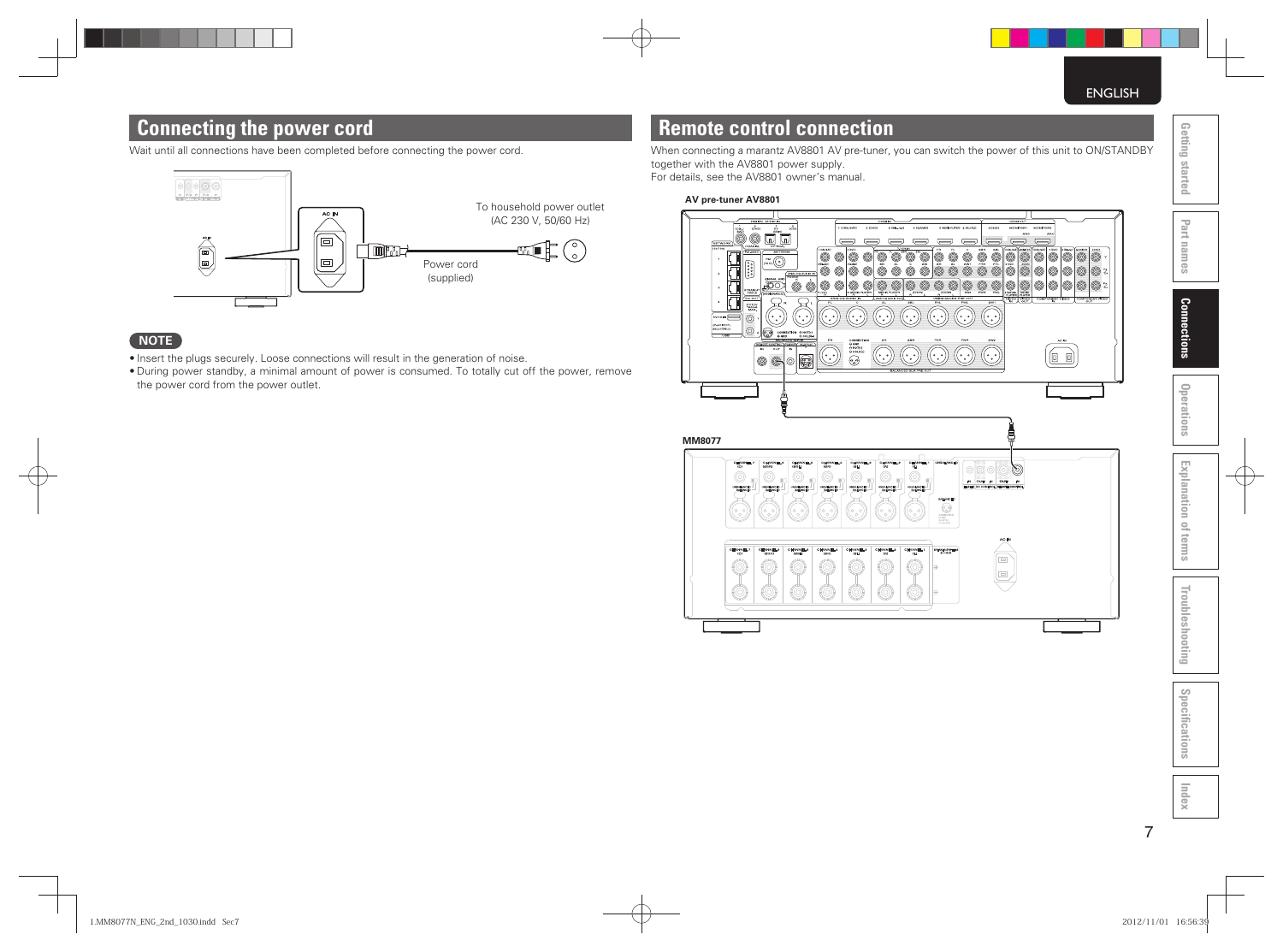### **Connection to an external control device**



### $\bullet$  **Flasher input connector (FLASHER IN)**

Used when connecting a control box or other control device to this unit, and using such a device to control this unit.

#### **@DC control output connector (DC CONTROL OUT)**

Used when connecting a device that has a DC control input terminal to this unit, and linking the power ON/STANDBY function of this device with the power ON/STANDBY of the connected device.

An electrical signal of max 12 V/44 mA is output from the DC control output terminal. For details, see the instruction manual of the connected device.

### **NOTE**

- Do not use the DC control output terminal as the power supply for an external device.
- When using this unit with a device connected to the DC control connector, set the auto standby function to "Off" (verage 9 "Setting the power to standby automatically (Auto standby function)").

#### **ODC** control input connector **(DC CONTROL IN)**

Used when connecting a unit that has a DC control input terminal to this device, and linking the power ON/STANDBY of the connected device with the power ON/STANDBY of this unit.

For details, see the instruction manual of the connected device.

### **NOTE**

- When a 5 V 15 V voltage is input to the DC control input terminal, the power of this unit switches ON.
- However, inputting voltage outside of this range will cause damage to this unit.
- When using this unit with a device connected to the DC control connector, set the auto standby function to "Off" (variage 9 "Setting the power to standby automatically (Auto standby function)").

### *<u>A</u>* Remote control connector

Used when connecting an external control device to this unit, and using the device to control this unit.

### **NOTE**

When connecting a marantz AV8801 or AV7701 AV pre-tuner, you can switch the power of this unit to ON/STANDBY together with the AV8801/ AV7701 power supply. For details, see the AV8801 or AV7701 owner's manual.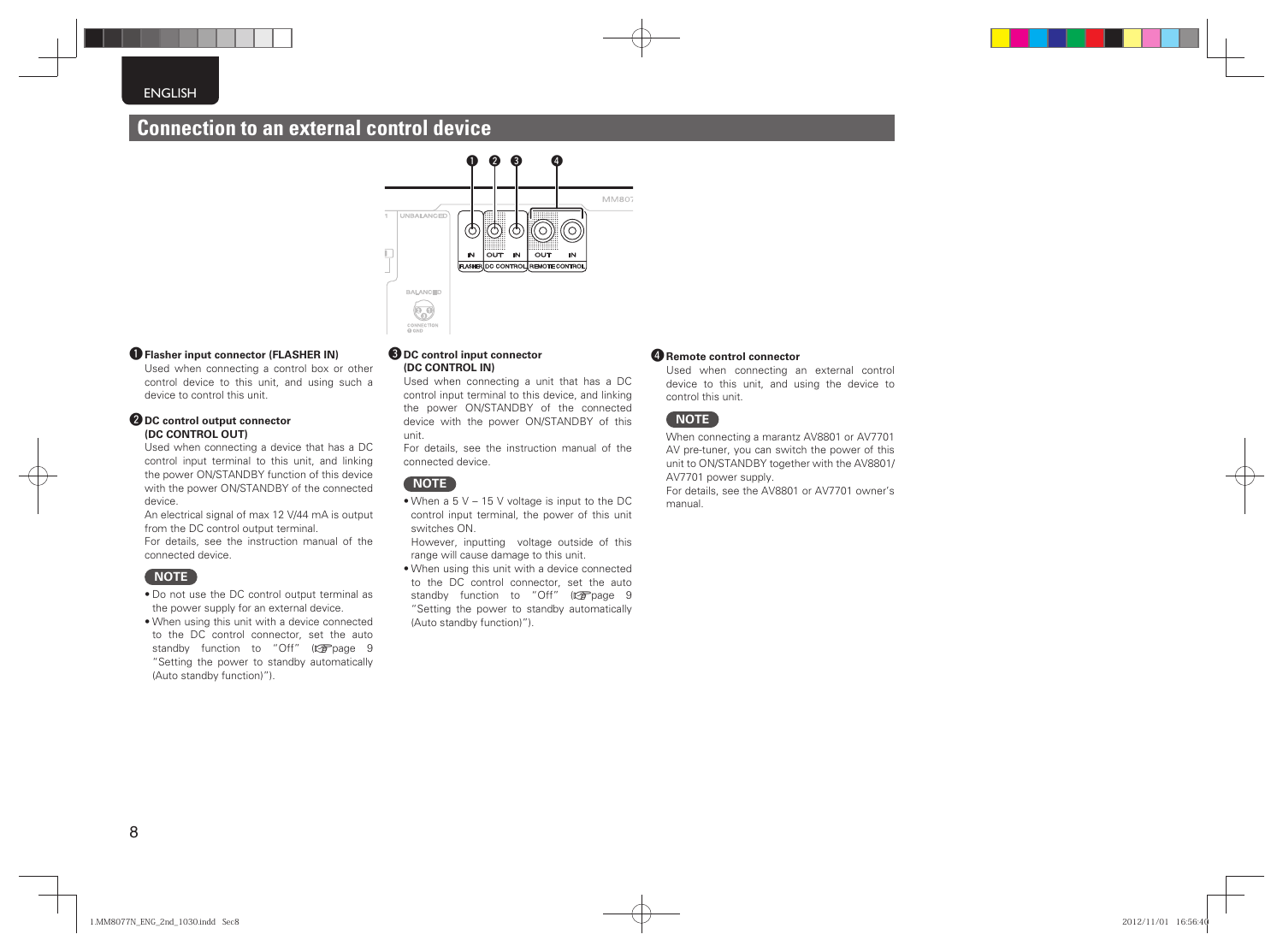## **Operations**



### **Turning the power on**

### **When the power is in standby, press ON/STANDBY.**

- The protection indicator flashes for approximately 7 seconds, and the power switches on.
- The power indicator lights.

### **NOTE**

When turning the power ON, turn the volume control of connected devices down to the minimum.

### **Turning the power standby**

**When the power is in power on, press ON/STANDBY.** The STANDBY indicator lights, and the power changes to standby.

### **NOTE**

Even if the unit is switched to standby, some of the circuits are still active. If you will not be using this unit for a prolonged period (due to a holiday etc), remove the power plug from the wall socket. Furthermore, to prevent unexpected accidents, make sure the power plug is located where it can be removed at any time.

### **Switching the illumination lamp ON/OFF**

If the unit is being used with the factory settings, the illumination lamp lights.

You can turn the illumination lamp off if it is making the room too bright at nighttime.

### **Press DISPLAY.**

Each time this button is pressed, the illumination lamp turns ON/ OFF.

### **Setting the power to standby automatically ( Auto standby function)**

When the auto standby function is set to ON, if there are no signals input into this unit and no operations are performed for more than 30 minutes, the power of this unit automatically switches to standby.

• The factory setting is "ON".

### **Press DISPLAY for more than 5 seconds.**

The auto power off display switches as shown below according to the auto standby function.

- When the auto standby function is ON: Lit
- When the auto standby function is OFF: Off

### **NOTE**

When performing the "Setup Assistant" or "Speaker Setup" function on AV7701 or AV8801 that is used together with this unit, set the auto standby function to "Off" on this unit.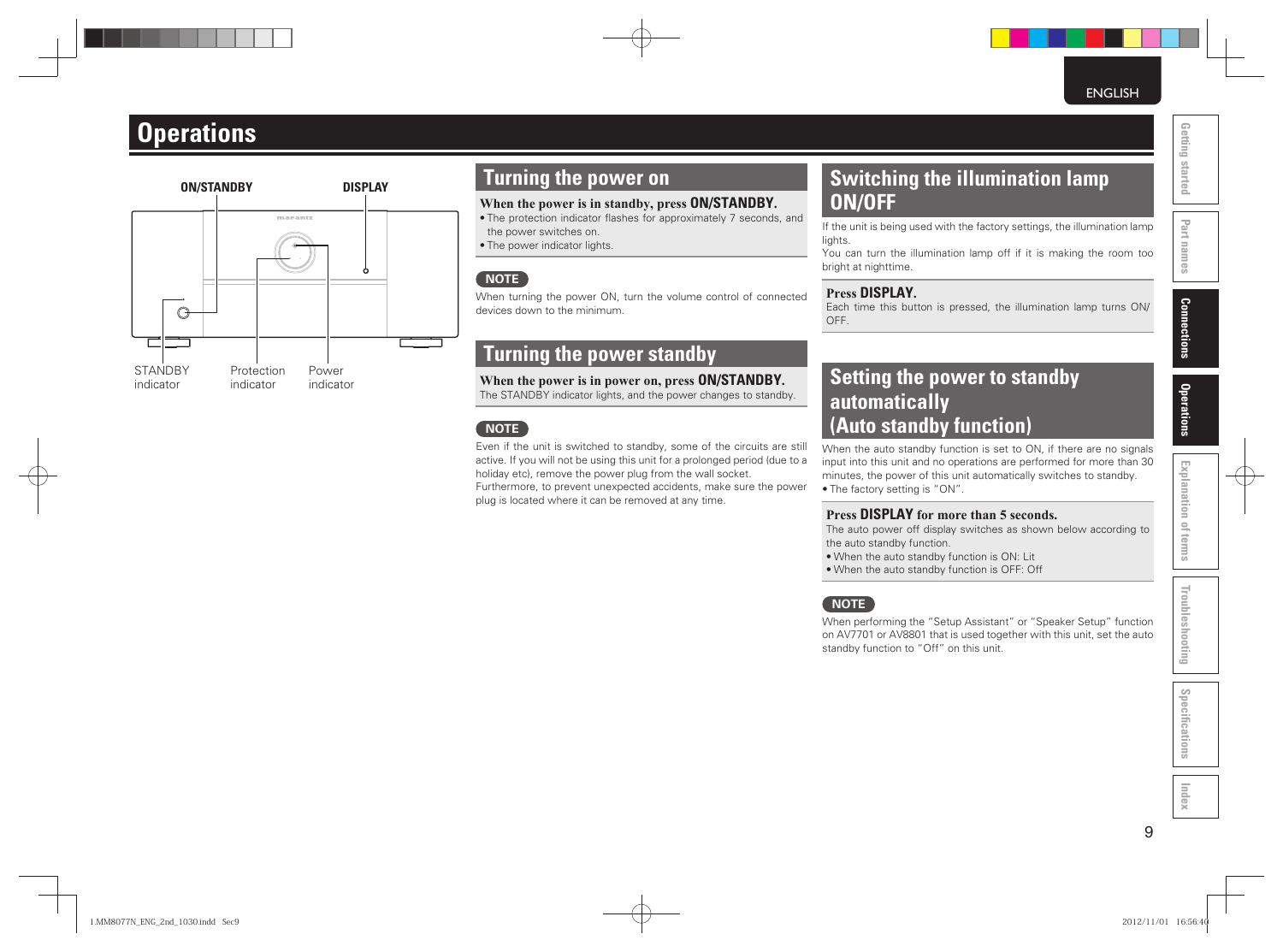## **Explanation of terms**

### **P**

**Protection circuit**

This is a function to prevent damage to components within the power supply when an abnormality such as an overload or excess voltage occurs for any reason.

In this unit, the STANDBY indicator and protection indicator blinks and the unit enters standby mode when an abnormality occurs.

#### **S Speaker impedance**

This is certain-rated resistance of the speaker set to an alternating current and expressed in ohms.

The smaller the impedance, the greater the output.

However, load on the amplifier is increased. Use speakers whose impedance is supported by this unit.

## **Troubleshooting**

#### If a problem should arise, first check the following:

**1. Are the connections correct?**

**2. Is the set being operated as described in the user guide?**

**3. Are the other components operating properly?**

If this unit does not operate properly, check the items listed in the table below. Should the problem persist, there may be a malfunction. In this case, disconnect the power immediately and contact your store of purchase.

| <b>Symptom</b>                                                                                                                                                                                       | <b>Cause/Solution</b>                                                                                                                                                                                                                                                                                                                                                                                                                                                                                                                                                                                                                                                                                                                                                                                                                       | Page                    |
|------------------------------------------------------------------------------------------------------------------------------------------------------------------------------------------------------|---------------------------------------------------------------------------------------------------------------------------------------------------------------------------------------------------------------------------------------------------------------------------------------------------------------------------------------------------------------------------------------------------------------------------------------------------------------------------------------------------------------------------------------------------------------------------------------------------------------------------------------------------------------------------------------------------------------------------------------------------------------------------------------------------------------------------------------------|-------------------------|
| The power does not switch on.<br>Or, the power switches off immediately after<br>being switched on.                                                                                                  | • Check that the power plug is inserted correctly in the wall socket.<br>• The protective circuit has operated. In this case, remove the power plug<br>from the wall socket, and wait for at least 1 minute before inserting it in the<br>wall socket again.                                                                                                                                                                                                                                                                                                                                                                                                                                                                                                                                                                                | $\overline{7}$<br>7, 10 |
| There is no sound from the speakers.                                                                                                                                                                 | • Check the speaker connections and connections to the other devices.<br>. Alter the input selector to match the input connector (BALANCED or<br>UNBALANCED) of the connected device.                                                                                                                                                                                                                                                                                                                                                                                                                                                                                                                                                                                                                                                       | 6<br>4                  |
| The power suddenly switches off during use,<br>and the STANDBY indicator and protection<br>indicator flash at approximately 0.5 second<br>intervals.                                                 | • The internal temperature of the unit has increased, causing the protective<br>circuit to operate. Remove the power plug from the wall socket, wait until<br>the temperature of the unit has dropped adequately, and then insert the<br>power plug back into the wall socket.<br>. Install this unit in a well-ventilated location.<br>• Use speakers that have the specified impedance.<br>• If the two core wires of the speaker cables are touching, or if a core wire<br>is out of the terminal causing the core wire to touch the rear panel of this<br>unit, the protective circuit will operate. Remove the power plug from the<br>wall socket, and firmly re-insert the core wire, or fix the terminal before<br>reconnecting it.<br>• Turn the volume down on the amp connected to this unit, and insert the<br>power plug again. | $\overline{4}$<br>4, 10 |
| When the power switches off suddenly<br>during use, the STANDBY indicator flash<br>at approximately 0.1 second intervals and<br>protection indicator flash at approximately 0.5<br>second intervals. | • The protective circuit has operated. In this case, remove the power plug<br>from the wall socket, re-examine the installation conditions of this unit, and<br>check the speaker cable connections. If the same situation occurs when the<br>power is switched on again, contact the marantz Service Center.                                                                                                                                                                                                                                                                                                                                                                                                                                                                                                                               | 6, 7, 10                |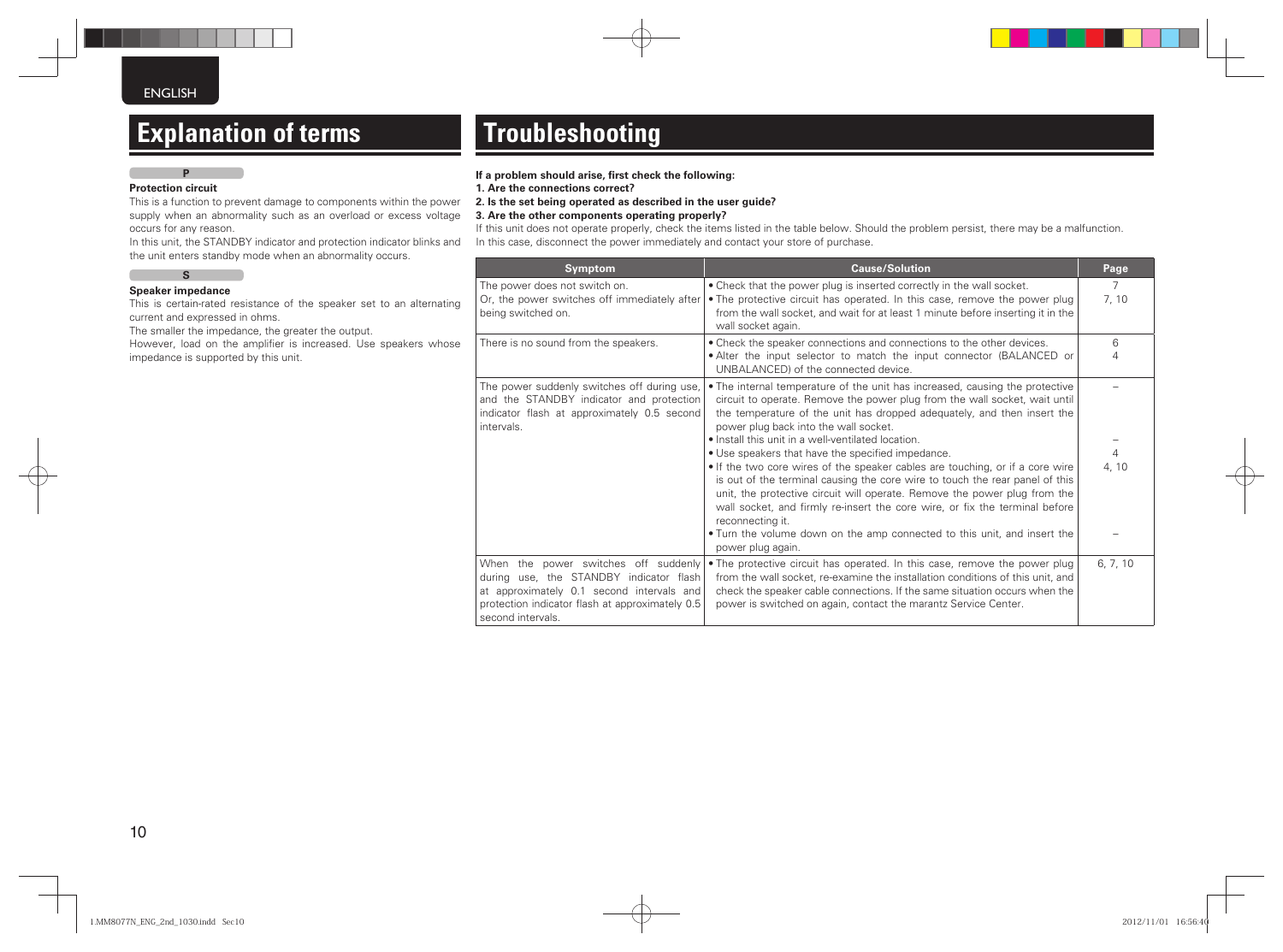## **Specifications**

#### **Rated power output**

| (from 20 Hz to 20 kHz/THD = 0.08 %, two channels driven): 150 W/ch, 8 $\Omega$ |               |
|--------------------------------------------------------------------------------|---------------|
|                                                                                | 180 W/ch, 6 Ω |

### **Maximum effective output power**

(from 1 kHz, 6 Ω, 10% two channels driven)**:** 210 W/ch, 6 Ω **Output connectors:** 6 – 8 Ω<br> **Frequency response** (1 W, 8 Ω): 8 Hz – 100 kHz (±3 dB) **Frequency response** (1 W, 8 Ω)**:** 8 Hz<br>**Damping factor:** 100 **Damping factor:**<br>Input sensitivity/impedance:

**Signal-to-noise ratio** (IHF-A)**:** 105 dB<br> **Voltage amplification level:** 29 dB **Voltage amplification level:**<br>Supply voltage: **Power consumption:** 880 W **Standby power:** 0.4 W

**Input sensitivity/impedance:** 1.2 V / 22 kΩ (UNBALANCED) 2.4 V / 30 kΩ (BALANCED) **Supply voltage:** AC 230 V, 50/60 Hz

For purposes of improvement, specifications and design are subject to change without notice.

## **Index**

### **v<sub></sub>** $\mathbb{F}$  Numerics

### v**A**

### v**B**

Balanced cable ····················································· 4

### v**C**

| Connection |
|------------|
|            |
|            |
|            |
|            |
|            |

### v**E**

|--|--|--|--|

### v**F**

|--|--|--|

### v**P**

|--|--|--|--|--|

### v**R**

|--|--|--|

### v**S**

| Switching the illumination lamp ON/OFF  9 |
|-------------------------------------------|

### v**T**

Troubleshooting ················································· 10 Turning the Power On ·········································· 9 Turning the power standby ·································· 9

### v**X**

|--|--|--|

| $F \rightarrow Z$ |  |
|-------------------|--|
|                   |  |
|                   |  |

**Part names Getting started**

Part names

Getting started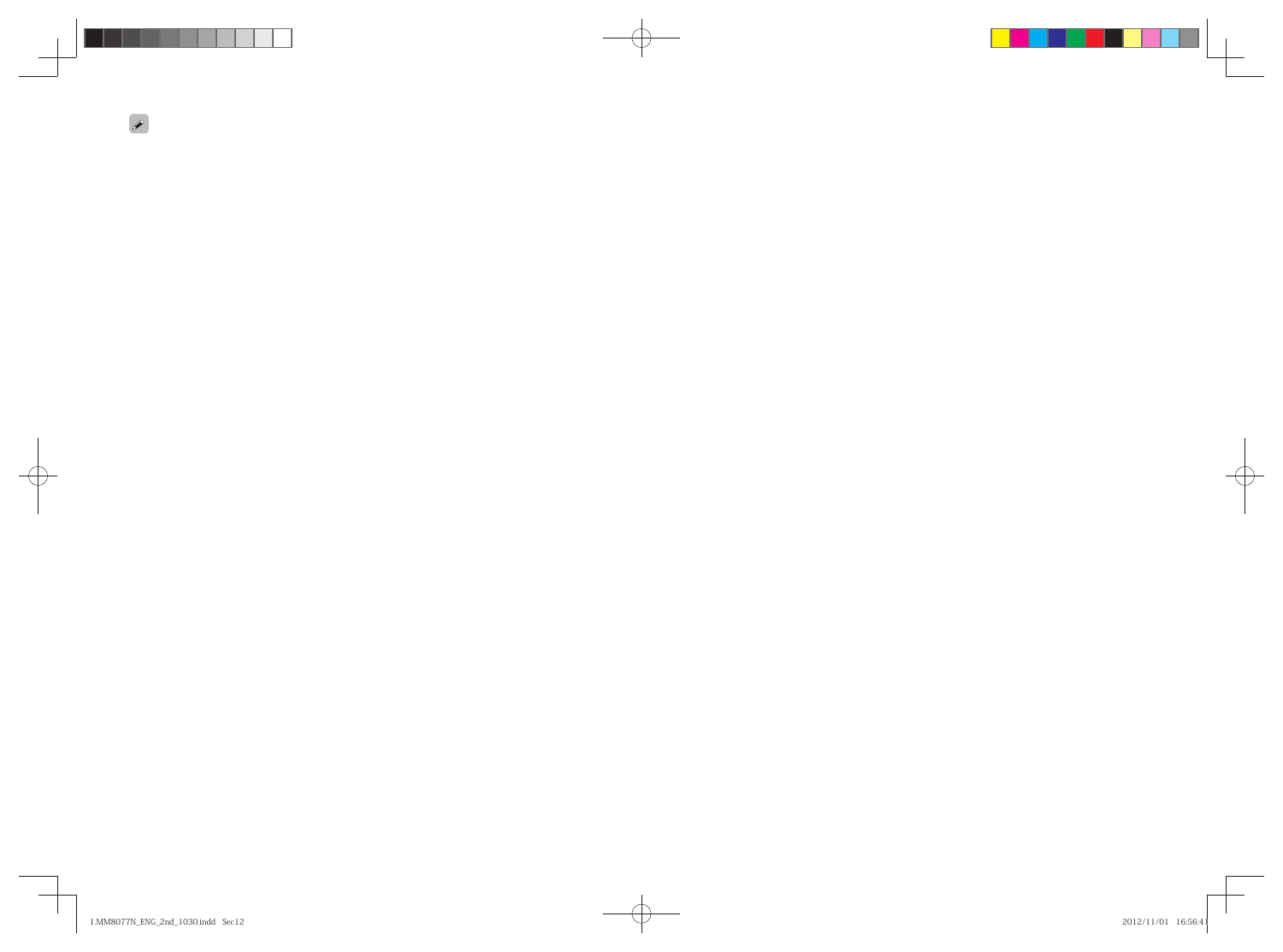### **Dimensions / Abmessungen / Dimensions / Dimensioni / Dimensions / Dimensies / Mått / Размеры / Wymiary**